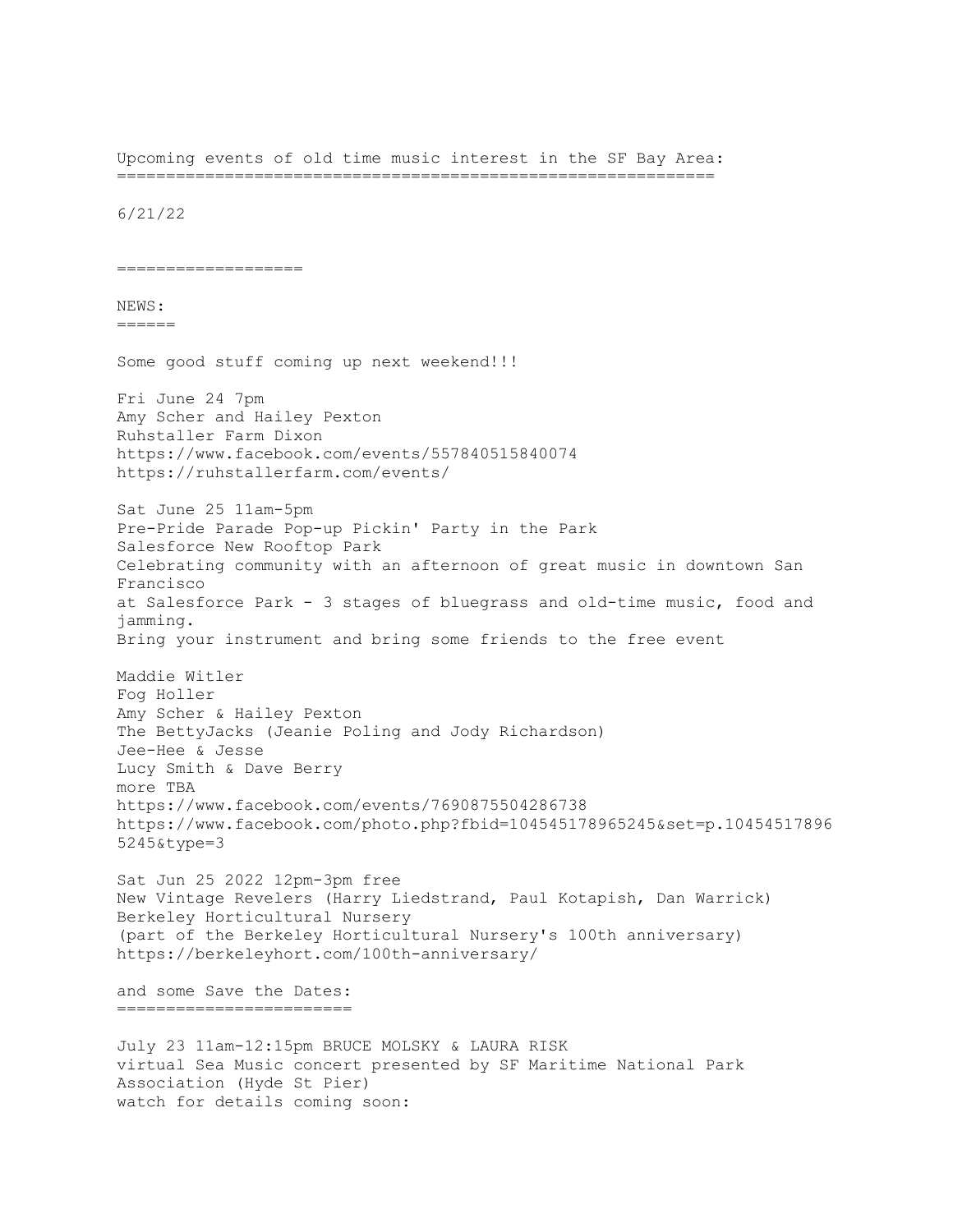https://maritime.org/sea-music-concerts/

Thurs-Sun 8/25-28 Great and breaking news!! There \*will\* be a CBA Golden Old-Time Campout in 2022 at a new location (since Lake Sonoma is not available). Western Railway Museum, 5848 Highway 12, Suisun City, CA 94595. (east of Fairfield) Tent camping will be in a flat grassy expanse with trees, RVs welcome in an adjacent flat gravel area. Museum entry and tours are included in the camping fee. Train rides are available on Thursday, Saturday and Sunday! For CBA members, tickets are \$20 per person per night or \$50 per person for all 3 nights. For non-CBA members, it is \$25 per person per night. Youths 21 and under are \$10 per night, and kids under 12 are free. No pets are allowed. https://www.facebook.com/CBA-Golden-Old-Time-Campout-509207855873791/ https://californiabluegrass.org/goc/home/ Here is the museum's site with some maps. https://www.wrm.org/visit/museum-site-map (BTW, I highly recommend a visit to the museum. Make sure you save some time to take a ride on a historic interurban street car on tracks that remain from the old Sacramento Northern Railway that ran from Oakland to Chico. see this recent article: https://www.sfgate.com/travel/article/Ride-proto-BART-in-Solano-17239233.php Ride the proto-BART line at the Western Railway Museum with a trip on a long-lost railroad ) \* Elise Engelberg presents "Meet the Fiddle" for violin students with a classical background ages 8-12 Jul 16, Jul 30, Aug 13 11am register for any or all sessions; in person at the Freight https://secure.thefreight.org/11459/meet-the-fiddle-0716 \* The schedule for the BOTMC Sept 21-25 is now posted and tickets are available. More (e.g. workshop schedule) to be added Both Freight concerts will be live-streamed. 4 day pass available. https://www.berkeleyoldtimemusic.org/ GENERAL INFO:

=============

To keep up with old time happenings in the Bay Area, join the oldtimesf groups.io group (formerly a Yahoo group):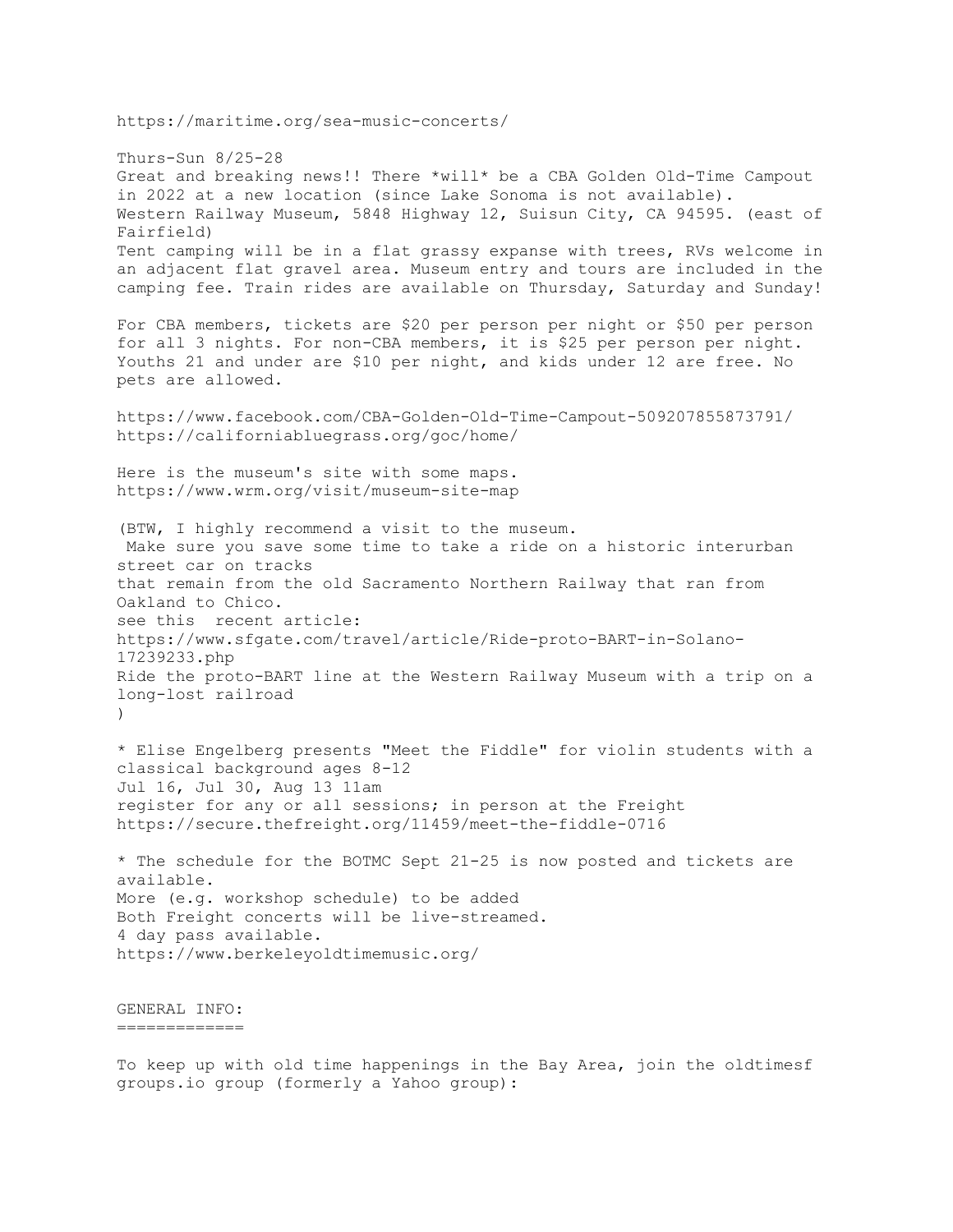Go to https://groups.io/g/oldtimeSF/ This calendar is also available at the BOTMC (Berkeley Old Time Music Convention) website under the "About" menu item. http://www.berkeleyoldtimemusic.org My monthly (more or less) calendar of Celtic (Irish, Scottish, Cape Breton, Quebecois, etc) music events in the SF Bay Area is posted to the CelticSF groups.io group, and can be found at: https://sites.google.com/site/davbrown2/celtic Other lists: ============ Peter Thompson's Bluegrass Signal event page: http://www.bgsignal.com especially listing of live jams that are starting up: http://www.bgsignal.com/jams--instruction.html SF Folk Music Club calendar https://www.sffmc.org/community-folk-calendar/ CDSS Events Calendar https://www.cdss.org/community/events-calendar General Resources: ================== Slippery Hill - huge searchable collection of source recordings https://www.slippery-hill.com/ OldTime Central - useful resource lists for fiddle, banjo, guitar, other articles https://oldtime-central.com/ Upcoming (in person) highlights: -------------------------------- Always check the venue or organizer's website for last minute changes and COVID policies. \* Upcoming oldtime jams at the Freight Sunday July 17 (third Sunday), 3-5pm Sunday August 14, 3-5pm =================================================

Key to the calendar section: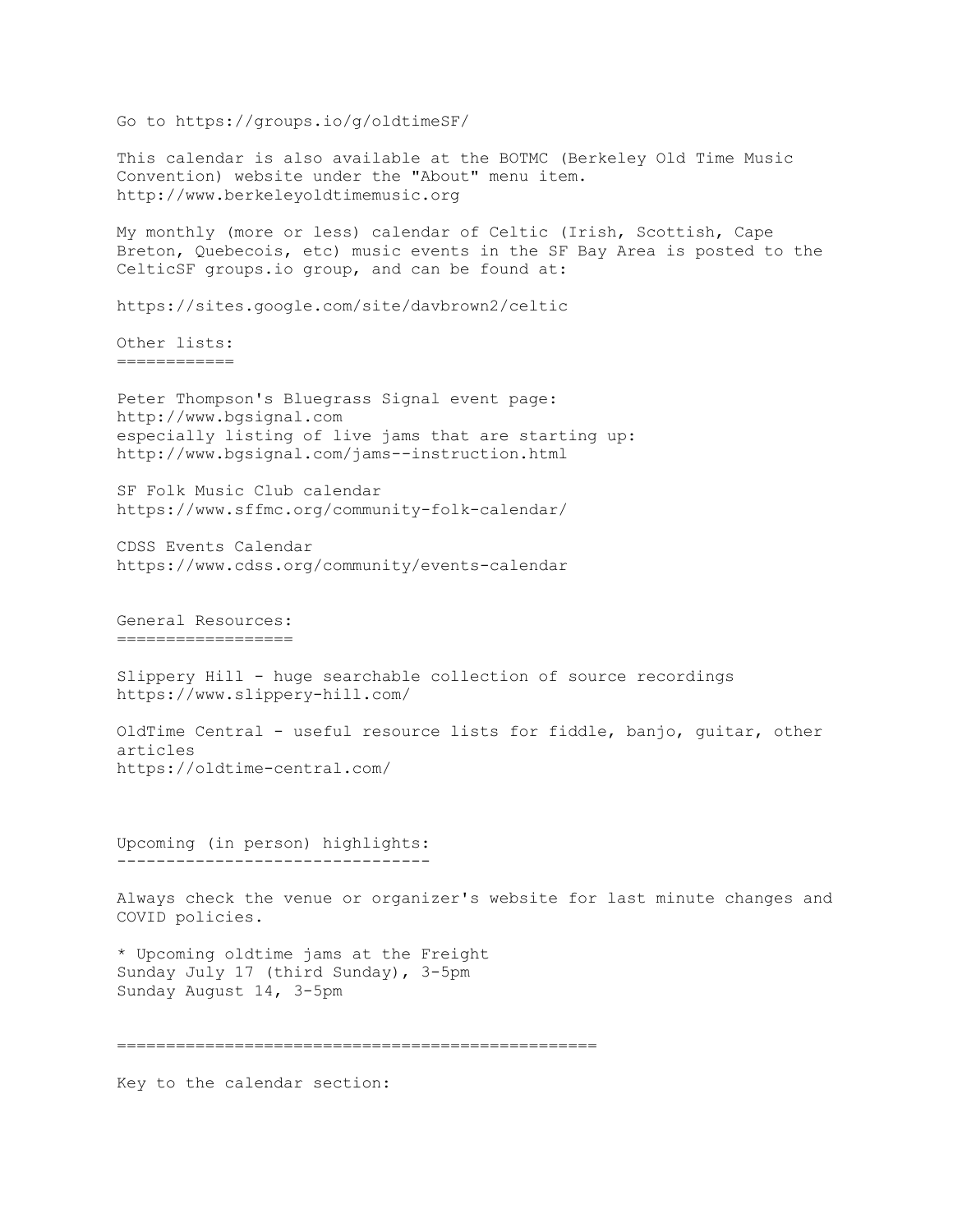I have tried (though not 100% successfully) to standardize the status of an event by the way the date is listed:

\* If you see a date for 2022, that event has has been scheduled for this year (at least according to its website), and I indicate "online" for those such events.

\* If you see a month without a year, I found no definitive information on the website, but I would suggest you assume that the event is canceled for this year unless you find out otherwise.

ONGOING ONLINE EVENTS: ======================

\* This Facebook group and its associated Google calendar is a good resource for online jams (Zoom jams, where one person leads while everyone else mutes; old time & Irish)

Old Time Open Jams https://www.facebook.com/groups/390588871395459 https://calendar.google.com/calendar/u/0/r?cid=MGQzY2thZXZxcjQ1dGVscWl0dW xiYTZpcmNAZ3JvdXAuY2FsZW5kYXIuZ29vZ2xlLmNvbQ

\* Andronico's jam (online) Tues 7pm Contact Dinah Stroe at dinahbeatrice AT gmail.com.

\* Freight classes online (Evie Ladin, Erik Hoffman, etc). Some classes have resumed in person. https://www.thefreight.org/learn-to-play/classes/

\* Quarantine Happy Hour has ended, but all the videos are archived and available. An organized view of the archives is available at https://slowerthandirt.org/QHH/

\* Charlie Walden & Patt Pluckett several events per week https://www.youtube.com/charliewalden

\* Whiskey Deaf (Annie Staninec & John Kael plus occasional guests) continue to stream on Facebook (Muddy Rudder Down Home Music Hour) every Thursday 7pm PT. Recordings of past sessions are available. https://www.facebook.com/whiskeydeaf https://www.facebook.com/groups/1131976880487340/media/videos

ONLINE SPECIAL EVENTS:

\* Parts of Fiddle Tunes will be online https://centrum.org/fiddle-tunes-2022-online-option/

\* July 23 11am-12:15pm BRUCE MOLSKY & LAURA RISK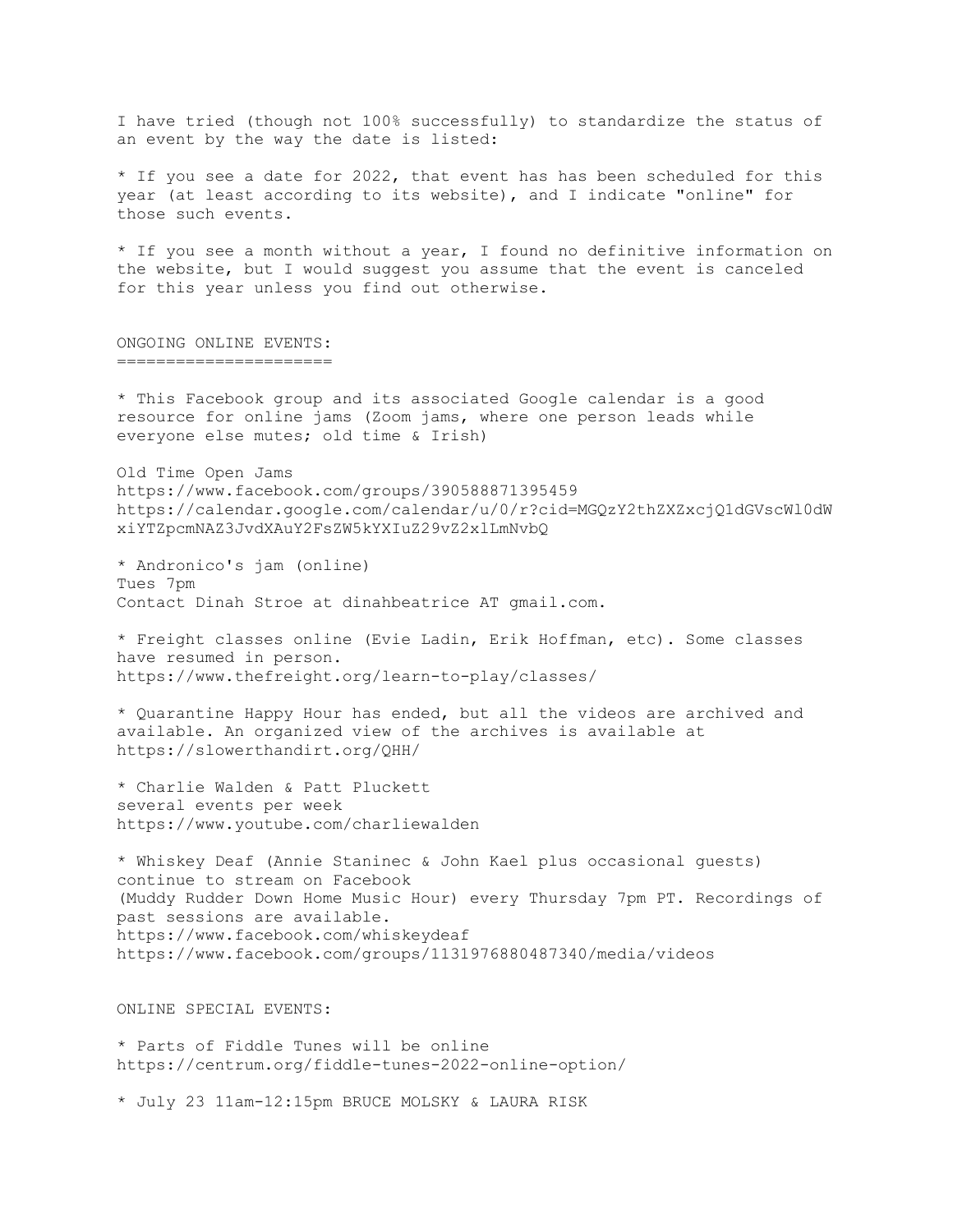virtual Sea Music concert presented by SF Maritime National Park Association (Hyde St Pier) watch for details coming soon: https://maritime.org/sea-music-concerts/ \* Lark Camp will be online this summer Aug 3-Aug 6 2022 - schedule is now posted https://www.larkcamp.org/lark-online-workshops/ Passim (Boston) - https://www.passim.org/live-music/ shows typically start at 5pm PT and are live-streamed only (no recording available) Tickets for Live Stream go on sale starting about 2 weeks before the date. 7/8 Jim Kweskin & Geoff Muldaur 7/9 Hubby Jenkins 7/26 Maria Muldaur 8/28 Golden Shoals (Amy Alvey and Mark Kilianski), Sophie Mae Wellington UPCOMING  $=$ June 23-26 2022 the final Kate Wolf Festival, Laytonville CA https://katewolfmusicfestival.com/ Fri June 24 7pm Amy Scher and Hailey Pexton Ruhstaller Farm Dixon https://www.facebook.com/events/557840515840074 https://ruhstallerfarm.com/events/ Sat June 25 11am-5pm Pre-Pride Parade Pop-up Pickin' Party in the Park Salesforce New Rooftop Park Celebrating community with an afternoon of great music in downtown San Francisco at Salesforce Park - 3 stages of bluegrass and old-time music, food and jamming. Bring your instrument and bring some friends to the free event Maddie Witler Fog Holler Amy Scher & Hailey Pexton The BettyJacks (Jeanie Poling and Jody Richardson) Jee-Hee & Jesse Lucy Smith & Dave Berry more TBA https://www.facebook.com/events/7690875504286738 https://www.facebook.com/photo.php?fbid=104545178965245&set=p.10454517896 5245&type=3 Sat Jun 25 2022 12pm-3pm free New Vintage Revelers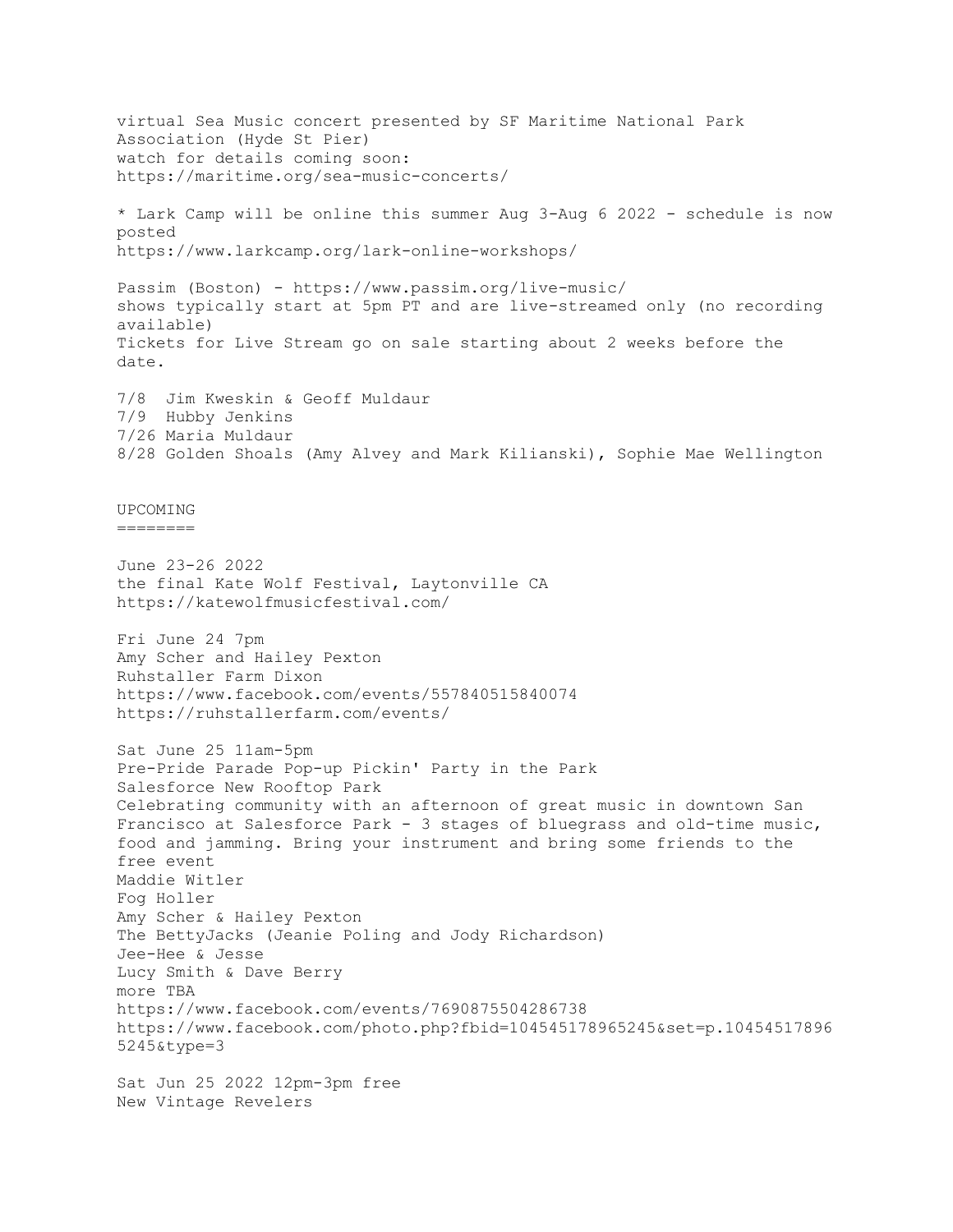Berkeley Horticultural Nursery (part of the Berkeley Horticultural Nursery's 100th anniversary) https://berkeleyhort.com/100th-anniversary/ June 25 7:30pm Big Sur Fiddle Camp community concert https://bigsurfiddlecamp.org/concert-calendar Sun Jun 26 2022 1:30pm-5pm Cal. State Old-Time Fiddlers District 9 Jam United Methodist Church, 19806 Wisteria Street, Castro Valley June Bluegrass Pride at SF Pride Parade In past years, there has been Bluegrass Pride or CBA float, but I'm not aware of anything this year (other than the Saturday event at Salesforce Park - see above) June 27-July 2 2022 Voice Works (vocal workshop week) Port Townsend WA http://www.centrum.org/voiceworks/voiceworks-a-workshop-for-singers.html http://centrum.org/voice-works-a-workshop-for-singers/ Thurs June 30 2022 5:30pm Crooked Jades Bull Valley Roadhouse, Port Costa June 26-July 2 2022 BACDS Family Week Camp Monte Toyon (Aptos, near Santa Cruz) http://www.bacds.org/familyweek July 2-July 4 2022 12pm-8:30pm each day SF Folk Club weekend picnic Cordonices Park Berkeley https://www.sffmc.org/ Sun July 3 2022 1pm-5pm Santa Clara Valley Fiddlers Association Municipal Rose Garden Park (summer) or Hoover School (rest of the year) San Jose https://www.fiddlers.org/ July 3-10 2022 Festival of American Fiddle Tunes Fort Worden State Park, Port Townsend WA select workshops & concerts will be available online https://centrum.org/festival-of-american-fiddle-tunes-the-workshop/ July 2-10 2022 "Mule Barn Camp" Jefferson County Fairgrounds (next to Fort Worden)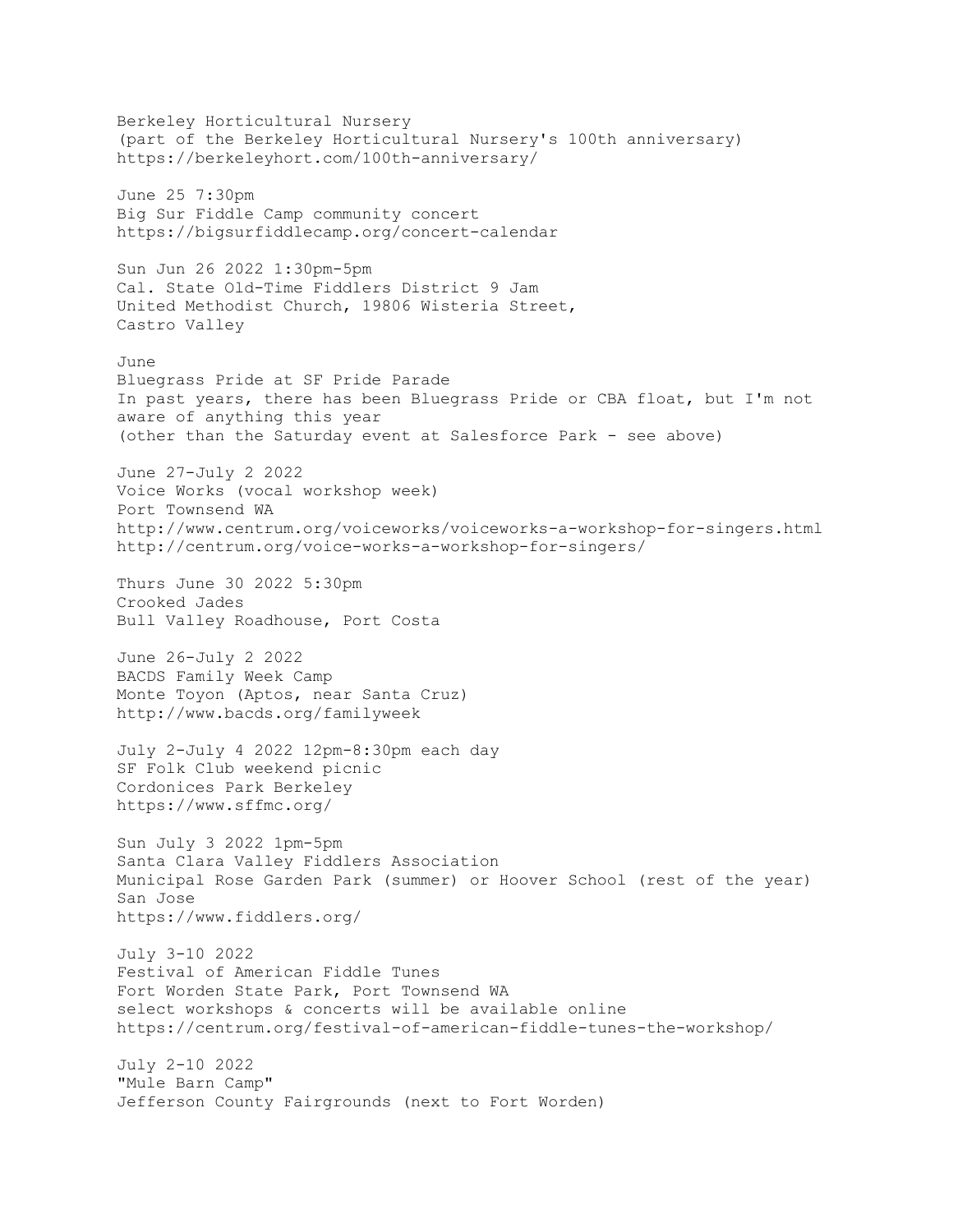concurrent with Fiddle Tunes Port Townsend WA http://www.mulebarncamp.com/ July Shasta String Summit hosted by Tristan & Tashina Clarridge Weed Palace Theatre http://www.summerstringsummit.com July Shasta String Celebration Berkeley concert - date & venue TBA hosted by Tristan & Tashina Clarridge http://www.summerstringsummit.com July 10 2022 2pm (gates open 12pm) Molly Tuttle and Old Crow Medicine Show reserve free tickets online Sigmund Stern Grove, 19th Ave. & Sloat Blvd, SF https://www.sterngrove.org/ July 16 2022 San Francisco Free Folk Festival online (typically Everett Middle School, 450 Church St (at 16th) SF) http://www.sffolkfest.org/ JULY 9-15 2022 JULY 16-22 2022 California Coast Music Camp https://www.musiccamp.org/ July 16-17 2022 Whole Music Camp Soda Springs CA https://www.wholemusiccamp.com July 17 2022 7pm Evie Ladin & Keith Terry – post-Whole Music Camp backyard concert Nevada City heathergrove.music AT gmail.com July 11-15 2022 Washington Oldtime Fiddlers Assocation workshop fiddle, guitar & mandolin workshops Moses Lake, WA http://fiddlecamp.wotfa.org/ July 17 2022 1pm-3:30pm oldtime jam Way Station, 2001 Sir Francis Drake Blvd. Fairfax BBQ and beer, a lovely outdoor patio. Bring your instrument, a chair, wear layers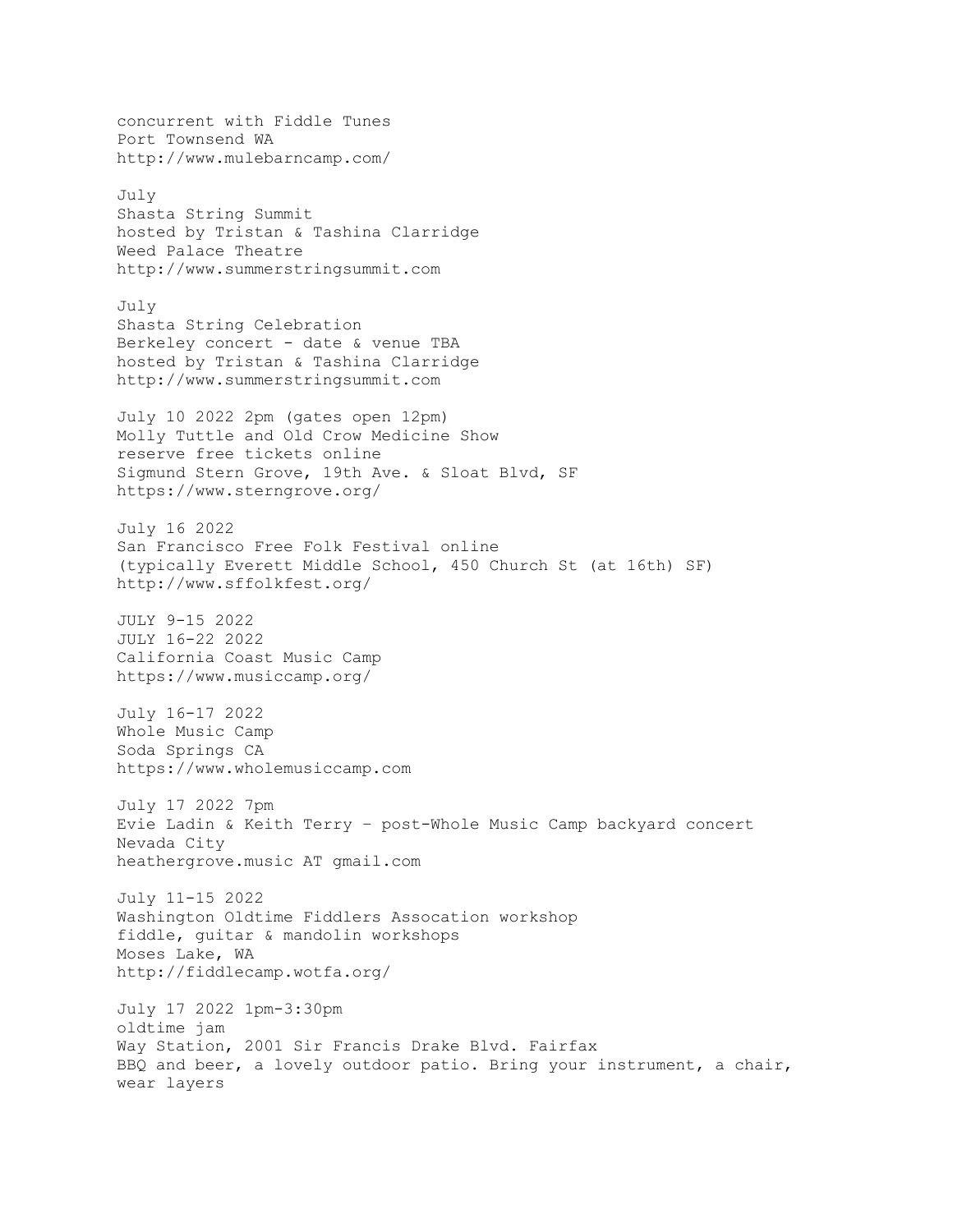July 17 2022 3pm-5pm oldtime jam Freight July 22 2022 5:30pm Crosspulse Duo (Evie Ladin & Keith Terry) San Anselmo Town Square July 23 2022 11:30am-1:30pm Evil Diane (Evie Ladin, Lila Goehring & Alisa Rose) Salesforce Park July 24 2022 2pm (gates open 12pm) Amythyst Kiah and LeAnn Rimes reserve free tickets online Sigmund Stern Grove, 19th Ave. & Sloat Blvd, SF https://www.sterngrove.org/ July 25-29 2022 West Marin Fiddle Camp Commonweal Gardens, Bolinas Nokosee Fields, Cahalen Morrison, Riley Baugus Luke and Rachael Price, Dirk Powell, Amelia Powell Simon Leonie, Irena Eide, more including a Sunday night teacher concert on 7/24 in Bolinas to kick off the camp (more info TBA) and anyone who wants to arrive that evening is welcome to come set up camp for a small extra fee. https://www.westmarinfiddlecamp.com https://www.facebook.com/westmarinfiddlecamp/ https://www.facebook.com/events/353331366815883 Sat. July 30 2022 Eric Thompson & Friends Back Room, Berkeley Aug 3-Aug 6 2022 Lark in the Morning Camp ONLINE (typically Mendocino) https://www.larkcamp.org/lark-online-workshops/ Aug 1-7 2022 Port Townsend Acoustic Blues Festival & Workshop http://centrum.org/port-townsend-acoustic-blues-festival-workshop/ Aug 4-7 2022 (1st weekend of Aug) Pickathon Roots Music Festival Pendarvis Farm near Portland. The Onlies, Frank Fairfield & Meredith Axelrod, Riley Calcagno & Vivian Leva http://www.pickathon.com Aug 6 2022 1pm-3pm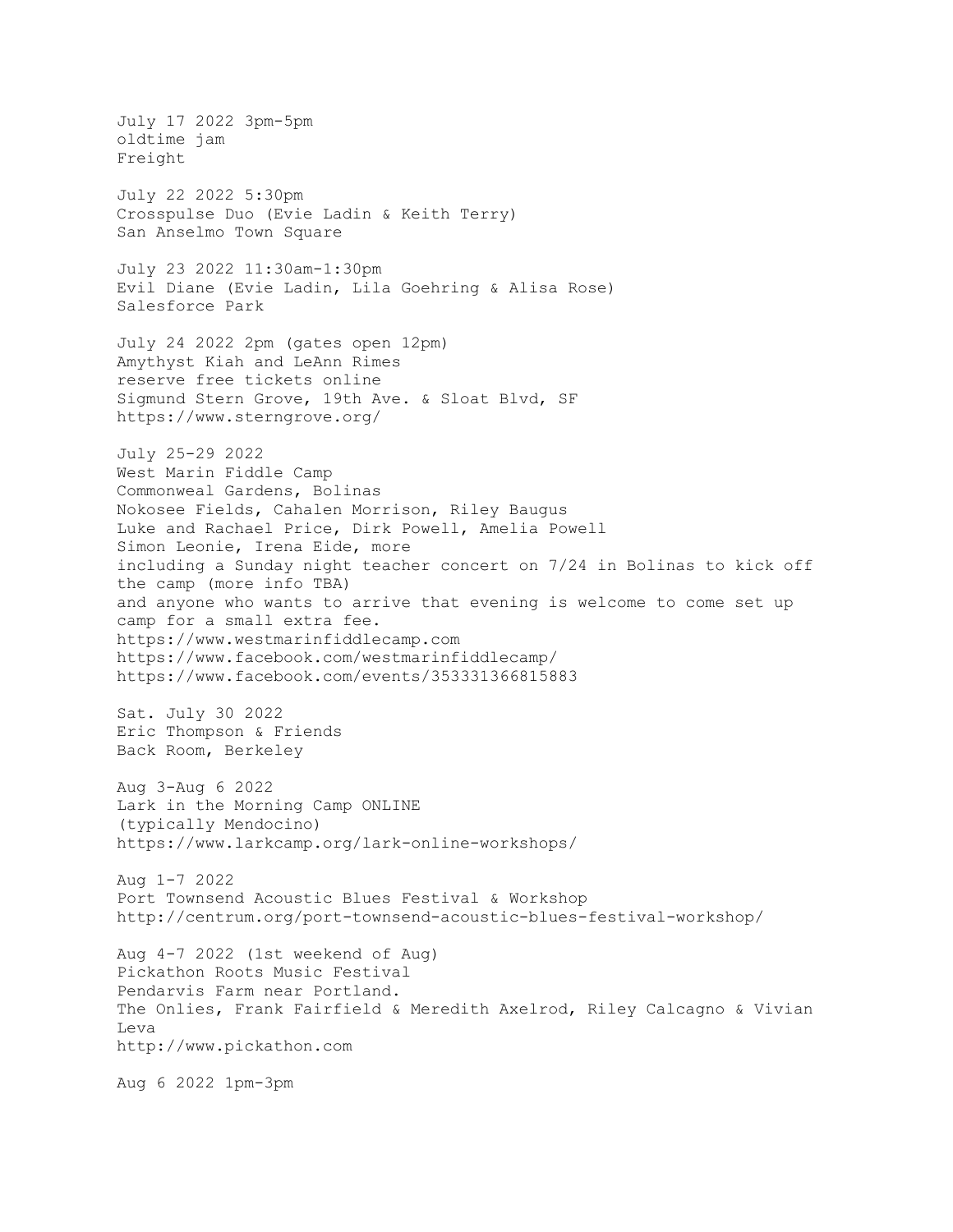Evie Ladin Band (Evie, Keith, Erik, and special guest fiddler Dane Miller) Fourth St Live, Berkeley http://www.fourthstreet.com/events Sat Aug 6 2022 7pm Crooked Jades Point San Pablo Harbor, Richmond https://crookedjades.com/point-san-pablo-harbor-presents-live-on-thewaterfront-with-the-crooked-jades/ Aug 7 2022 July 23-28 2022 July 30-Aug 5 2022 Aug 6-Aug 12 2022 Aug 13-Aug 19 2022 Puget Sound Guitar Workshop - Bremerton, WA http://www.pugetsoundguitarworkshop.org/ Aug 7 2022 2pm (gates open 12pm) Taj Mahal reserve free tickets online Sigmund Stern Grove, 19th Ave. & Sloat Blvd, SF https://www.sterngrove.org/ Aug 7-14 2022 Rocky Mountain Fiddle Camp http://www.rmfiddle.com Aug 11-14 2022 (2nd weekend of August) Good Old Fashioned Bluegrass Festival, Hollister San Benito County Historical Park in Tres Pinos https://ncbs.info/gof/ Aug 11-13 2022 (2nd weekend of August) Subdued Stringband Jamboree (2021 happened as small crowd+livestream) Bellingham WA http://www.stringbandjamboree.com/ Aug 12-14 2022 (typically 2nd weekend of August) Balance the Bay (in-town contra dance weekend) Sunday evening dance is open to the public http://www.bacds.org/camps/btb Aug 12-14 2022 Historic Sutter Creek Ragtime Festival Easy Winners (Nick & Zac plus Robert Armstrong & Irene Herrmann) Sutter Creek CA http://www.historicsuttercreekragtimefestival.com/ Aug 14 2022 10am-5pm Musical Saw Festival Roaring Camp (Felton) http://www.sawplayers.org/festinfo.html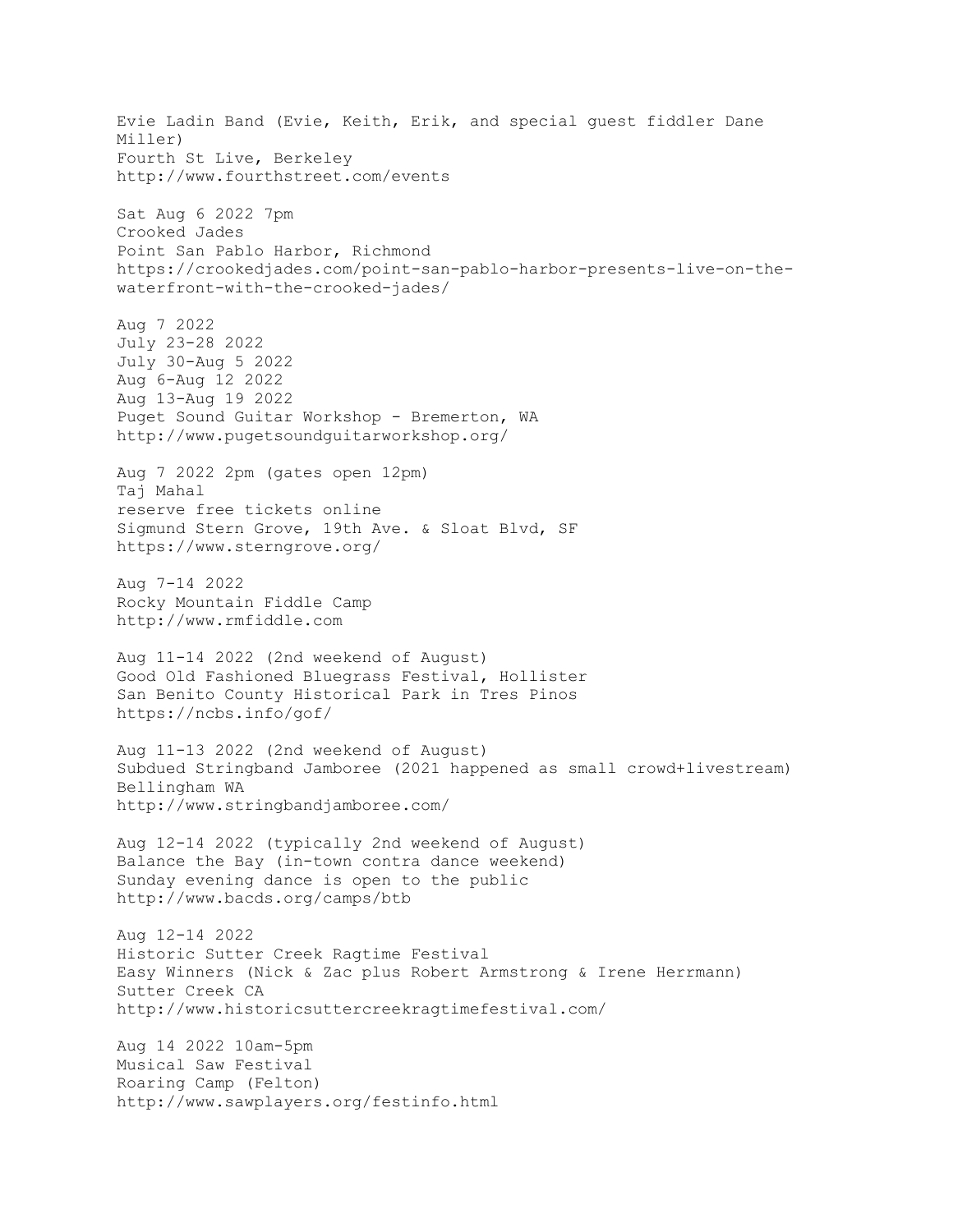Aug 14 2022 3pm-5pm oldtime jam Freight August 13-21 2022 second Sunday in August through the third Sunday. Centralia Campout Centralia WA http://www.centraliacampout.com/ Aug 19-20 2022 Redwood Dulcimer Day - online typically Aptos United Methodist Church 221 Thunderbird Drive, Aptos CA http://www.redwooddulcimerday.org/ https://www.communitymusicschool.org/dulcimer-day/ Aug 14-26 2022 NimbleFingers Bluegrass & Old-Time Workshop Sorrento BC http://www.nimblefingers.ca Aug 21 2022 1pm-3:30pm oldtime jam Way Station, 2001 Sir Francis Drake Blvd. Fairfax BBQ and beer, a lovely outdoor patio. Bring your instrument, a chair, wear layers Aug 25-28 2022 CBA Golden Oldtime Campout Western Railway Museum, Suisun City Museum entry and tours are included in the camping fee. Train rides are available on Thursday, Saturday and Sunday! https://californiabluegrass.org/goc/home/ Aug 27 2022 7pm Evie Ladin Band; Keith Terry & Crosspulse David Odd Fellows Hall Davis http://www.davislodge.org/davis-odd-fellow-lodges/davis-lodge-169/ Aug 28 2022 2pm Evie Ladin Band; Keith Terry & Crosspulse Winter Williams Presents, Oakland Aug 26-Sept 5 2022 Valley of the Moon Scottish Fiddle Camp (typically Fri through following Sat, week ending in Labor Day weekend) Camp Campbell, Boulder Creek http://www.valleyofthemoon.org Sept 2-4 2022 Labor Day Weekend Plumas Americana Music Festival Plumas Sierra County Fairgrounds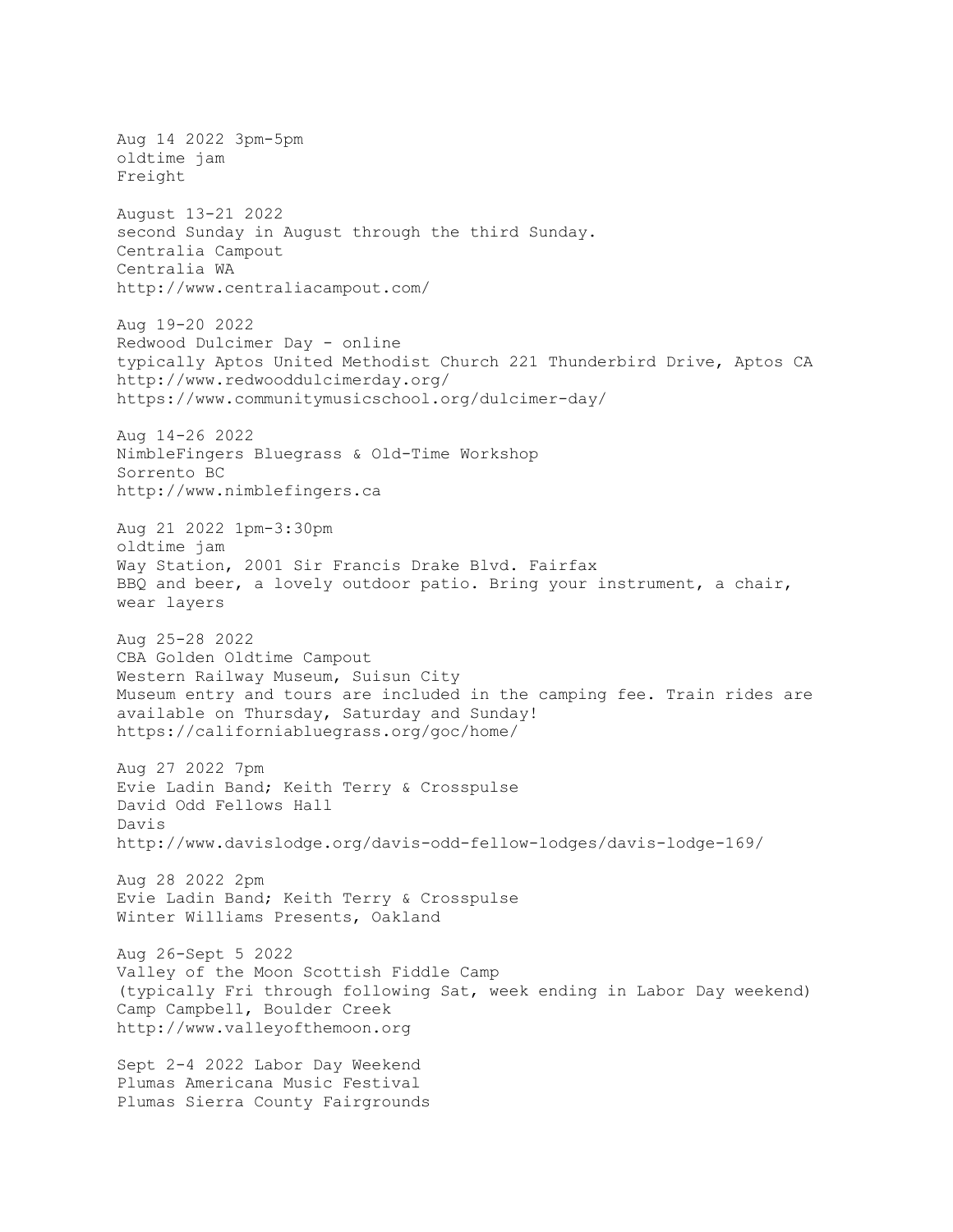204 Fairground Rd, Quincy, California 95971 http://www.plumasamericana.com/ Sept Féile Parkfield Irish & American music www.feileparkfield.com Sept 2 through Sept 5 2022 (Labor Day Weekend) SF Folk Club campout Camp Herms, El Cerrito https://www.sffmc.org/ Sept 2022 (Labor Day Weekend) Zigzag Old Time Music Campout Zagzag Mountain Farm on Mount Hood about an hour from Portland OR https://bubbaguitar.com/zig-zag-old-time-camp/ Sept (Labor Day) Noon-4pm Ladies Banjo Society of California Labor Day Picnic the usual place Bring and take your own everything. Sept 8-11 2022 American Banjo Camp Pilgrim Firs Conference Center, Port Orchard WA http://www.americanbanjocamp.com/ Sat Sept 10 2022 11am-2pm Manning Music Kids Berkeley Horticultural Nursery (part of the Berkeley Horticultural Nursery's 100th anniversary) https://berkeleyhort.com/100th-anniversary/ Sat Sept 10 2022 1pm Skillet Licorice with Suzy Thompson and Meredith Axelrod Benicia Public Library, 150 E L St., Benicia https://www.skilletlicorice.com Sept 16-18 2022 Echo Summit contra dance weekend Camp Sacramento https://sactocds.wordpress.com/echo-summit-dance-camp-2022/ Sept 20 or 21 2022? early afternoon annual jam at SF Botanical Garden's Flower Piano Piano #12 Golden Gate Park Arboretum; 9th Ave & Lincoln https://sfbotanicalgarden.org/flowerpiano/ http://sunsetpiano.com/flowerpiano/ Sept Noon-4pm Barn Dance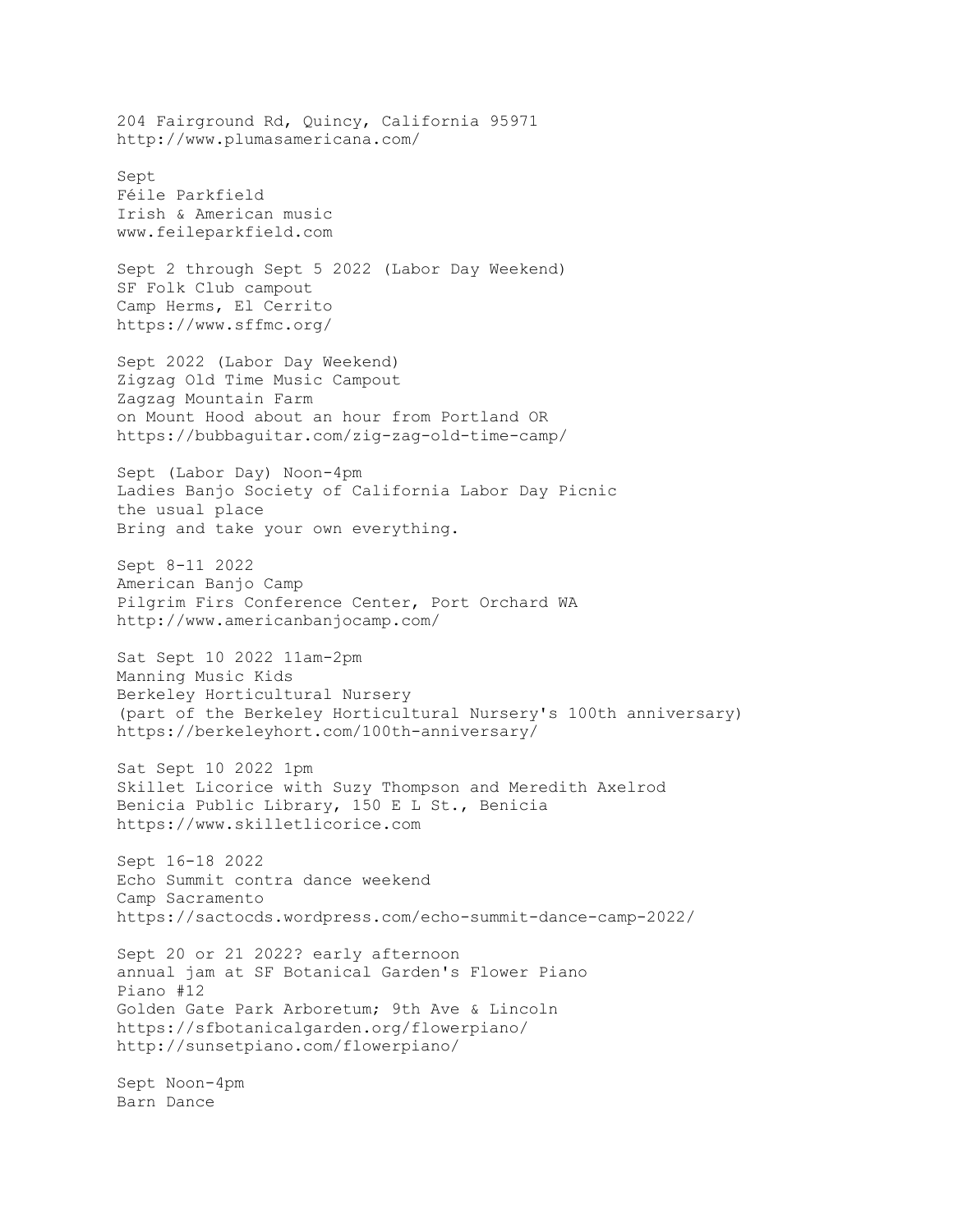Garin Apple Festival Garin/Dry Creek Pioneer Regional Parks, Hayward http://www.ebparks.org/parks/garin Sept McCloud Mountain Bluegrass Festival 2019: https://www.mccloudchamber.com/mccloud2019events#!event/2019/9/13/mccloud -mountain-bluegrass-festival Sept Fiddler's Jam 11am-4pm music & street fair Fiddletown CA (foothills, Amador County) http://fiddletowncc.org/events/ https://fiddletown.info/events Sept 16 12pm-3pm Rowan McCallister & friends - Bluegrass Berkeley Horticultural Nursery (part of the Berkeley Horticultural Nursery's 100th anniversary) https://berkeleyhort.com/100th-anniversary/ Sept 21-25 2022 Berkeley Old Time Music Convention http://www.berkeleyoldtimemusic.org Alice Gerrard with Tatiana Hargreaves & Reed Stutz The Earl White Stringband Piedmont Bluz Corn Potato String Band Skillet Licorice Orchestra New Vintage Revelers Evie Ladin Robin Fischer Clinton Davis Meredith Axelrod & Craig Ventresco Sigelstein & Horowitz Duo (of Veretski Pass) The Propagators Thompsonia Cajun Band more to be added..... New this year: Wed opening party at Ashkenaz free performances at Berkeley Horticultural Nursery Fri & Sunday afternoon (part of the Berkeley Horticultural Nursery's 100th anniversary) https://berkeleyhort.com/100th-anniversary/ Sept 24 2022 36th Annual Fiddle & Bango (sic) Contest & Chili Cook-off Columbia State Historic Park http://www.visitcolumbiacalifornia.com/events-2022/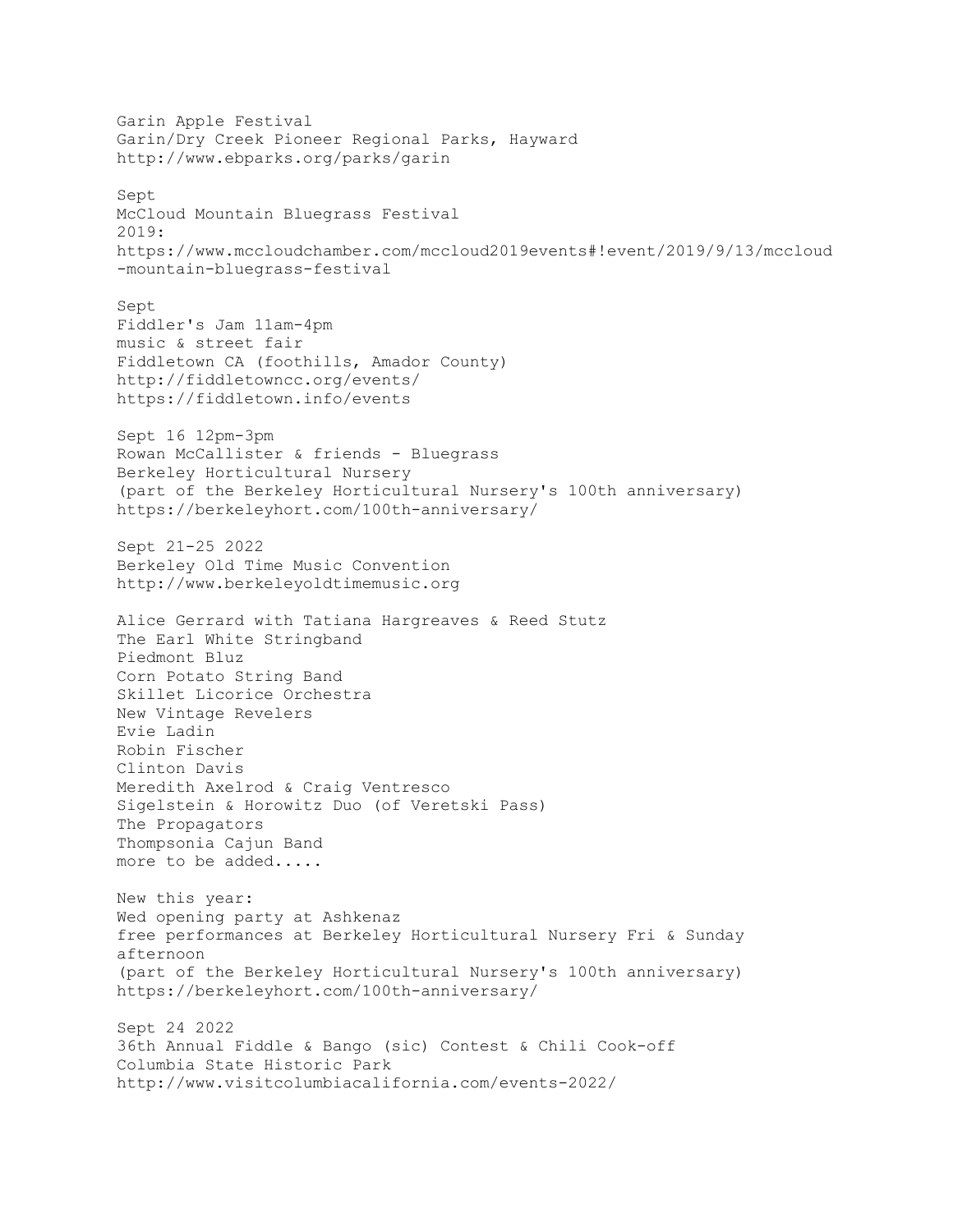Sept 30-Oct 2 2022 Hardly Strictly Bluegrass Festival https://www.hardlystrictlybluegrass.com/ Sat Oct 8 2022 Santa Barbara Old-Time Fiddlers' Festival Spencer & Rains; Bruce Molsky http://fiddlersfestival.org/ Stow House https://www.facebook.com/TheOldTimeFiddlersConventionAndFestival/ Oct 2022 CBA Fall Campout Lodi Grape Festival & Harvest Fairgrounds 413 East Lockeford Street, Lodi CA https://californiabluegrass.org/fall-campout/home/ Oct Every Folk music camp Clem Miller Environmental Education Center Point Reyes National Seashore https://www.everyfolk.com/ Oct 8 2022 12pm-3pm free Birches Bend Berkeley Horticultural Nursery (part of the Berkeley Horticultural Nursery's 100th anniversary) https://berkeleyhort.com/100th-anniversary/ Oct 14 2022 12pm-3pm free Thompsonia Berkeley Horticultural Nursery (part of the Berkeley Horticultural Nursery's 100th anniversary) https://berkeleyhort.com/100th-anniversary/ Oct 15 2022 12pm-3pm free Bill Evans & Friends (Bangers & Grass Reunion) Berkeley Horticultural Nursery (part of the Berkeley Horticultural Nursery's 100th anniversary) https://berkeleyhort.com/100th-anniversary/ Oct 22 2022 12pm-3pm free Buffalo Gals (West) Berkeley Horticultural Nursery (part of the Berkeley Horticultural Nursery's 100th anniversary) https://berkeleyhort.com/100th-anniversary/ Oct El Cerrito Free Folk Festival El Cerrito High School, 540 Ashbury Ave https://www.elcerritofreefolkfestival.org/ Nov 2022 Banjo Gathering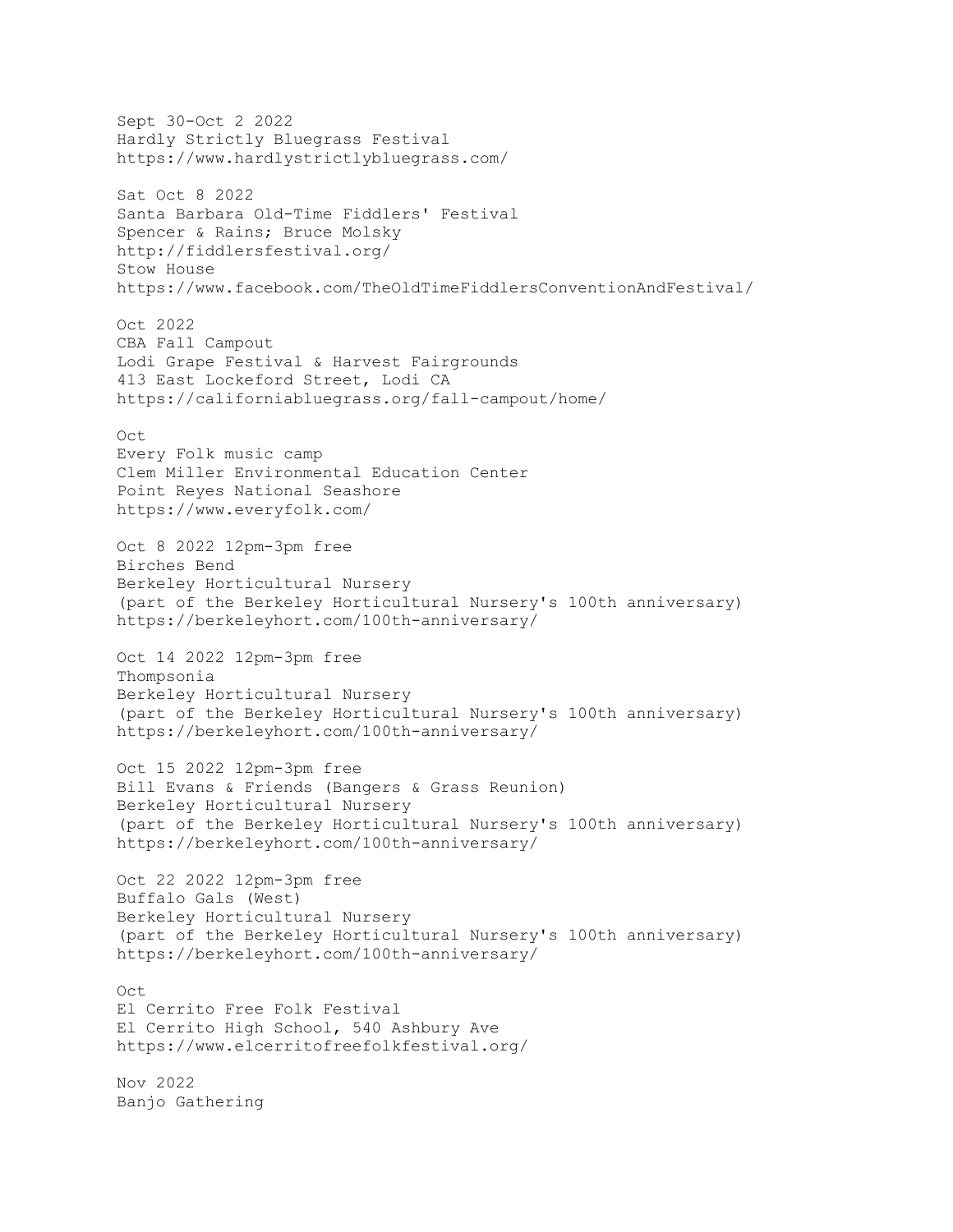The 2021 gathering was hybrid - hopefully they will continue to make things available online. https://banjogathering.weebly.com/ Nov 11-13 2022 - Veterans Day Weekend Pozo Saloon Oldtime Music Gathering Pozo CA Camping available nearby at Santa Margarita Lake https://www.facebook.com/pozosaloonoldtimegathering/ https://pozooldtime.com Nov Dare to be Square West http://www.daretobesquarewest.org  $N\cap V$ Kauai Old Time Gathering Kokee Lodge https://www.kauaioldtime.com/ Fri Nov 11 2022 California Bluegrass Reunion Bill Evans, Darol Anger, John Reischman, Sharon Gilchrist, Jim Nunally & Chad Manning Willits Sat Nov 12 2022 7pm California Bluegrass Reunion Bill Evans, Darol Anger, John Reischman, Sharon Gilchrist, Jim Nunally & Chad Manning Side Door, Sacramento Sunday, November 13 2022 7 p.m. Pacific California Bluegrass Reunion Bill Evans, Darol Anger, John Reischman, Sharon Gilchrist, Jim Nunally & Chad Manning Freight Dec 2022-Jan 2023 Camp New Harmony (TBA - online or in person?) SF Folk Music Club https://www.sffmc.org January 2023 (MLK weekend) Portland Old-Time Music Gathering http://www.bubbaguitar.com/gathering/ https://www.facebook.com/portland.gathering Jan Bluegrass on Broadway Festival Redwood City - various locations https://ncbs.info/events/bob/ Feb (Presidents Day Weekend)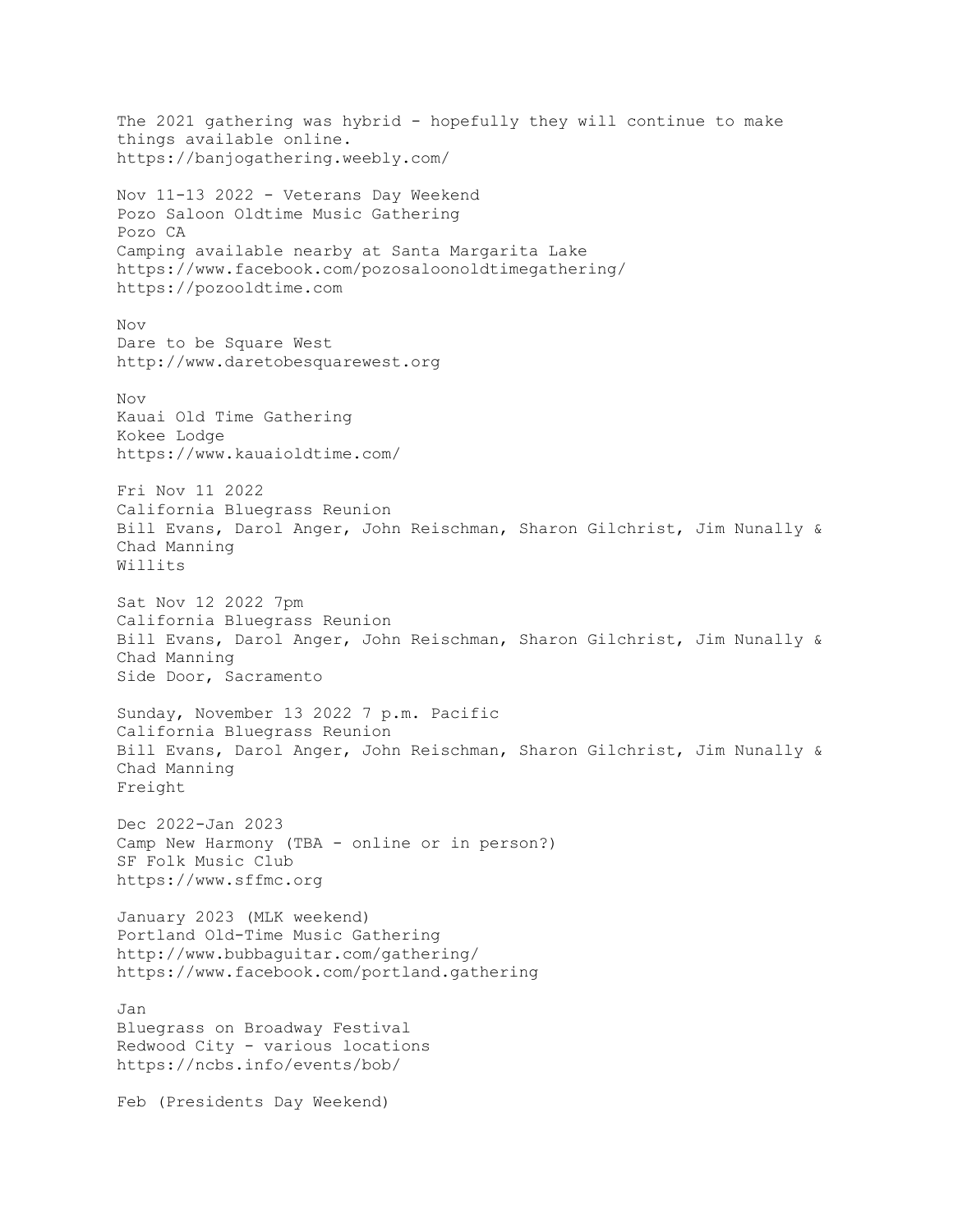Olympia Old-Time Music Festival, Olympia WA dances, concerts, workshops, jamming http://olyoldtime.weebly.com/ Spring Cloverdale Old Time Fiddle Contest Festival http://cloverdalefiddles.com/ Spring Berkeley Old Time Music Spring Situation (typically Open house at the Freight 12pm-4pm) http://www.berkeleyoldtimemusic.org/spring-situation March (typically 2nd Sat of March) Sonoma County Bluegrass & Folk Festival Sebastopol Community Cultural Center, 390 Morris, Sebastopol https://www.cbaweb.org http://www.socofoso.com March 2023 (1st full weekend in March) Southwest Old Time String Band Gathering Hacienda Program Center (Girl scout camp) Tucson, AZ http://swotgathering.com April 2023 Fiddle Hell online. Recordings available for 4 months https://www.fiddlehell.org/ Apr 2023? Spring Harmony online https://www.sffmc.org/ Apr 2023 Epicenter contra dance weekend Mill Valley http://www.nbcds.org April 2023 (no 2022 event) Walker Creek Music Camp - bluegrass, old time, and more Walker Creek Ranch (west Marin) email: info AT walkercreekmusiccamp.org http://www.walkercreekmusiccamp.org/ April 2023 CBA Spring Campout combined with California State Old Time Fiddle Contest (formerly in Oroville) Lodi Grape Festival Fairgrounds, Lodi https://californiabluegrass.org/california-bluegrass-events/ April typically 4th Sunday Noon-5pm San Francisco Festival of the Mandolins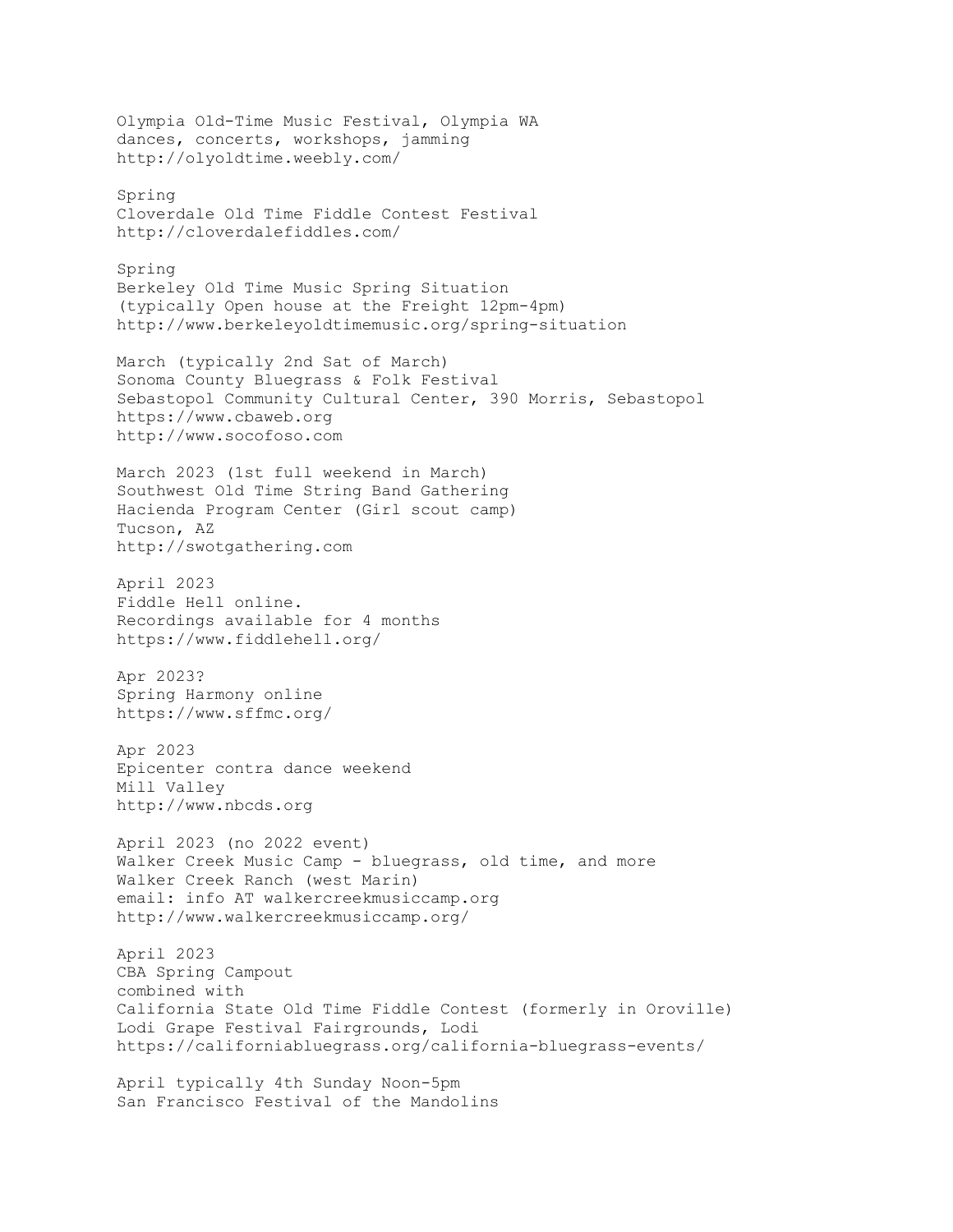Croatian American Cultural Center 60 Onondaga Ave San Francisco, CA 94112 2020 (canceled): http://croatianamericanweb.org/event\_details.php?id=248 2019: http://www.croatianamericanweb.org/event\_details.php?id=242 May 2023 Berkeley Bluegrass Festival Freight 2022: https://thefreight.org/2022bluegrass May 2023 Julian Family Fiddle Camp http://www.familyfiddlecamp.com/ May 2023 Parkfield Bluegrass Festival https://parkfieldbluegrass.org/ May 11-14 2023 Willamette Valley Old-Time Social Eugene OR http://www.mudcityoldtime.org/ https://sites.google.com/site/mudcityoldtime/ - old site? https://www.facebook.com/MudCityOldTime/ May Noon-6pm FREE Santa Cruz Bluegrass Fair Duck Pond, San Lorenzo Park http://www.scbs.org May 2023 Noon-5pm Bluegrass Pickin' Picnic hosted by Chuck & Jeanie Poling in Golden Gate Park/Dahlia Picnic Area Just east of the Conservatory of Flowers http://sfrecpark.org/destination/golden-gate-park/dahlia-dell-picnicarea/ May 2023? Berkeley Dulcimer Gathering online via Zoom http://www.berkeleydulcimergathering.com/ May 2023 LA Old Time Social typically same weekend as Topanga Contest Los Angeles, CA http://losangelesoldtimesocial.com https://www.facebook.com/losangelesoldtimesocial May 2023 (typically 3rd Sun in May) Topanga Banjo & Fiddle Contest Agoura Hills, CA http://www.topangabanjofiddle.org/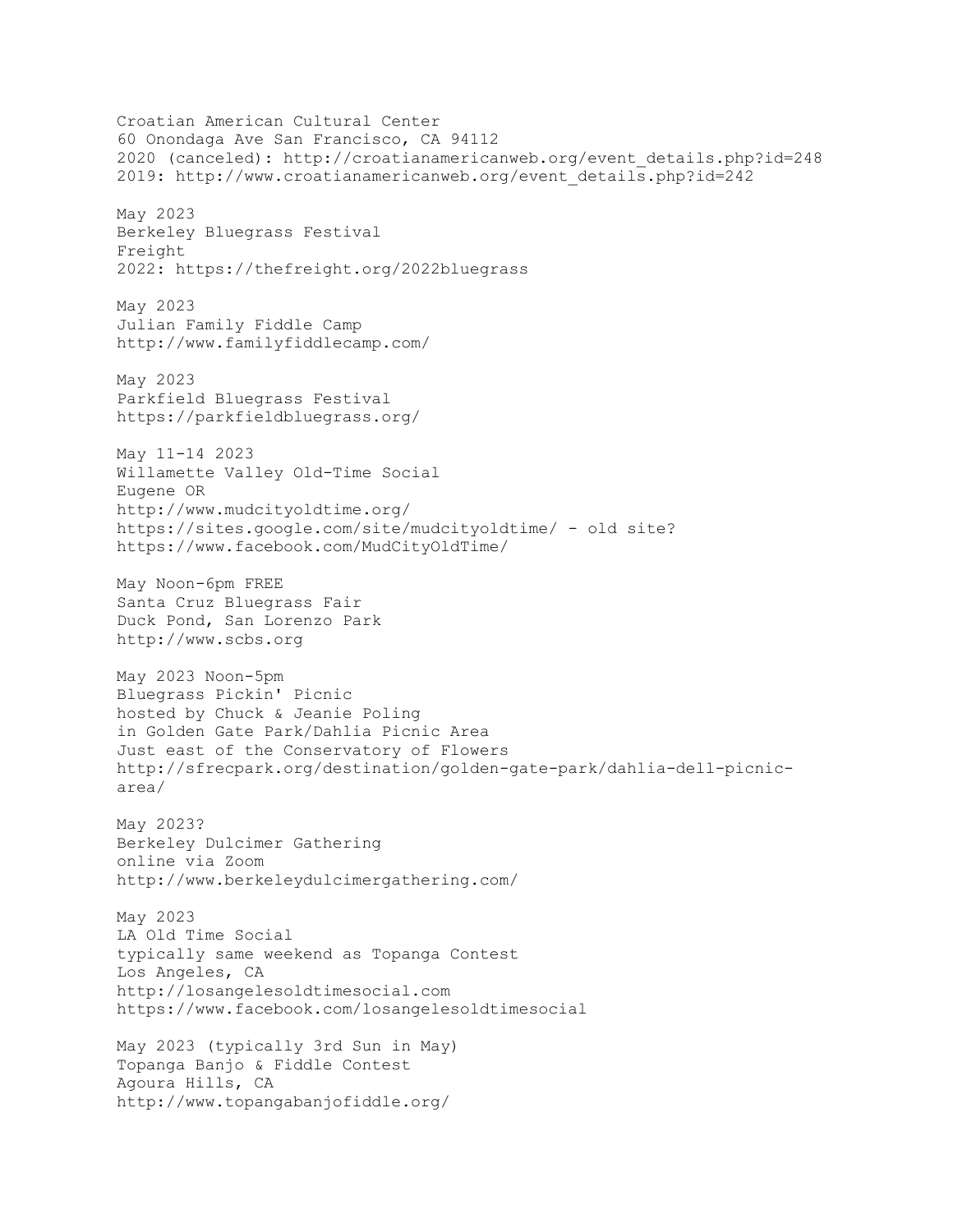May 2023 California Autoharp Gathering St. Nicolas Ranch, Dunlap CA http://calautoharp.com/ May 2023 Noon-4pm Fresno World Fiddle Day Sponsored by the Fresno Folklore Society Big Red Church of Fresno, 2131 N Van Ness Blvd Fresno 2022: https://www.facebook.com/events/345600374190707 May 2023 (Memorial Day weekend) SF Folk Club Campout typicall Camp Herms, El Cerrito https://www.sffmc.org/ May (Memorial Day weekend) Landregan Festival of the Arts (formerly Hickstival) bluegrass festival/campout Bolado Park, Tres Pinos (near Hollister) https://www.facebook.com/groups/1405392716374701/ May 2023 (Memorial Day Weeknd) Northwest Folklife, Seattle online & in-person https://nwfolklife.org/festival/ Sun Jun 4 2023 7pm (postponed from 2022) Don Burnham - 75th birthday concert/album launch (Western swing) Freight Summer 2023 River Tunes http://rivertunes.net/ June 2023 CBA Music Camp Grass Valley (Sun-Wed before CBA Fathers Day Festival) http://www.cbamusiccamp.org June 2023 CBA Father's Day Bluegrass Festival Grass Valley https://californiabluegrass.org/fathers\_day\_festival/fdf-home/ June 2023 Faultline Frolic (contra dance weekend) Santa Rosa http://www.nbcds.org June 2023 Redwood Music Camp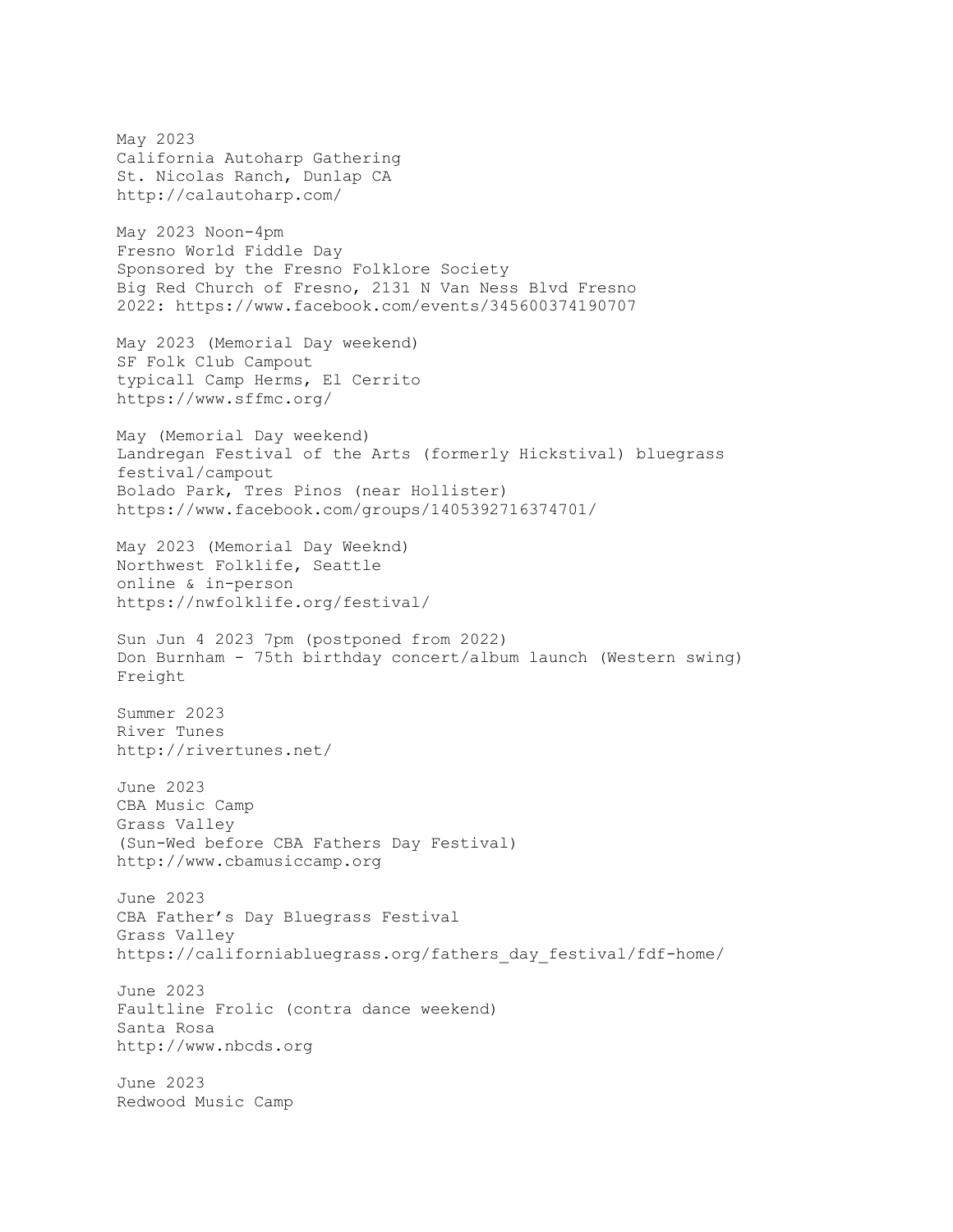day camp in 2022 Monte Vista Christian School campus in Corralitos, California typically Monte Toyon, Aptos https://www.communitymusicschool.org/redwood-music-camp Jun 2023 Sierra Fiddle Camp Nevada City http://www.sierrafiddlecamp.org/ June 2023 Stickerville (Weiser Friends of the Fiddle) campout Weiser ID Note that the (mostly) old time campout at Stickerville starts earlier than the fiddle contest - the Wed before in recent years - with the most intense old time activity during the first weekend, diminishing by mid-week. http://www.stickerville.org/ June 2023 (3rd full week of June) National Oldtime Fiddlers Contest & Festival Weiser, ID http://www.fiddlecontest.com/ June 2023 Big Sur Fiddle Camp https://www.bigsurfiddlecamp.org June or July Fiddlekids (typically Berkwood Hedge School, Berkeley) http://www.thefreight.org/learn-to-play/fiddlekids-summer-camp/ July 2023? no festival in 2022 Annual Rocky Mountain Old-Time Music Festival (CROMA) Colorado (location TBA) http://www.theCROMA.org August (this typically happens Thurs before Valley of the Moon Scottish Fiddle Camp, but not in 2022) Fiddle Summit w/ Scottish Fiddle Camp faculty Freight, Berkeley Sept (Friday of Labor Day Weekend) (but not 2022) Valley of the Moon Scottish Fiddling School Concert Santa Cruz Civic Auditorium, 307 Church Street, Santa Cruz. http://www.celticsociety.org Sept 2023? 2pm-5pm Heirloom Expo "Fiddle-Off" Contest Sonoma County Fairgrounds 1350 Bennett Valley Rd, Santa Rosa, CA 95404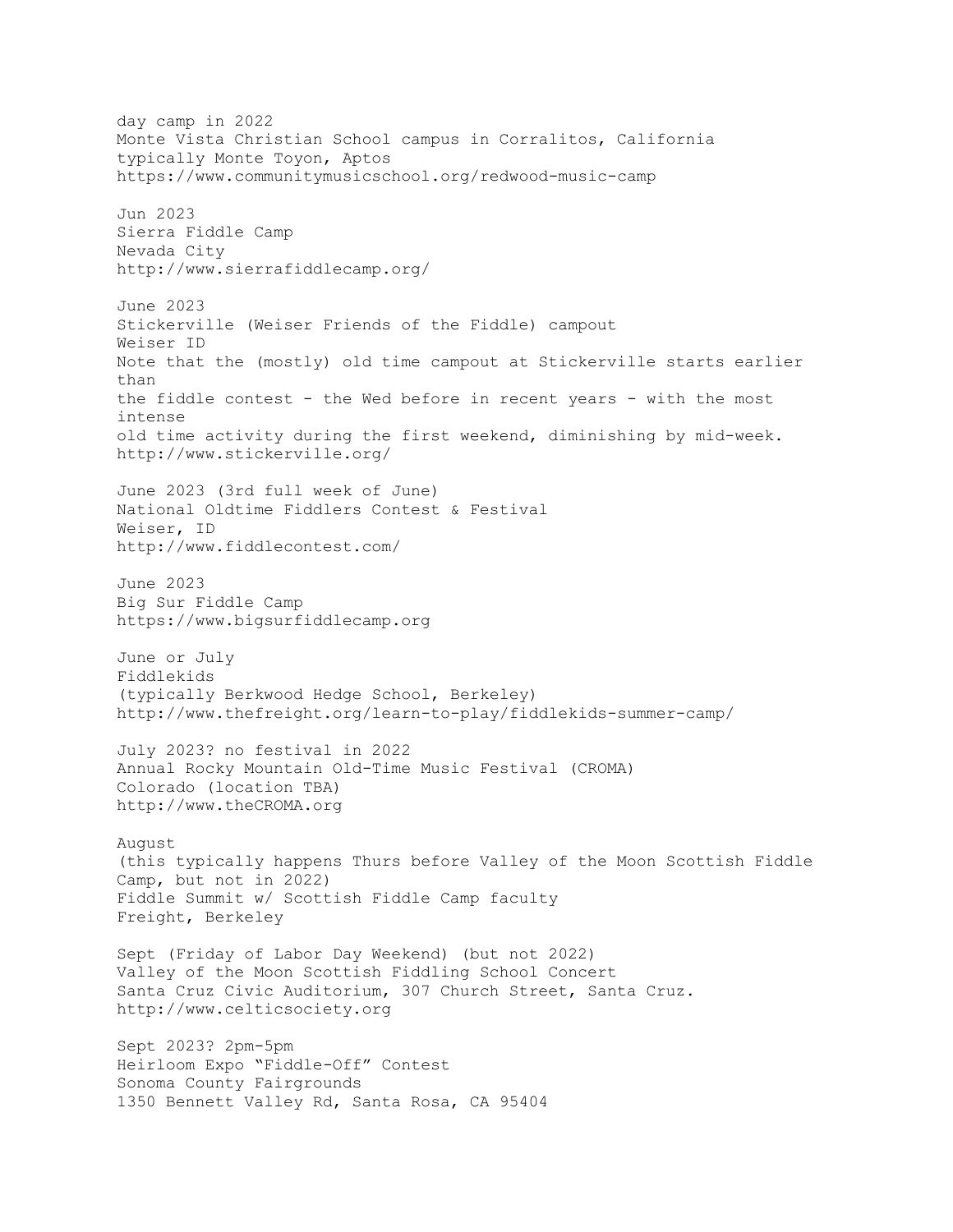http://www.csotfa10.org/heirloom.html http://theheirloomexpo.com

===========================================

ONGOING SESSIONS:

EAST BAY:

monthly - Sunday afternoon check website for dates Freight & Salvage oldtime jam hosted by Tony Phillips Bluegrass/Country Jam w/Richard Brandenburg https://thefreight.org/learn-to-play/jams/

4th Sun 1:30pm-5pm (usually 2nd Sunday in December): California State Old Time Fiddlers Association District 9 United Methodist Church 19806 Wisteria Ave. Castro Valley, CA http://www.csotfa9.org/

The 1st, 3rd & 5th Wed Berkeley contra dances are considered open band (unless there is a special band) check the BACDS calendar to confirm (BACDS dances have resumed, but occasionally get canceled when COVID risk goes up) http://www.bacds.org

MARIN:

\* oldtime jam 3rd Sunday of the month 1pm-3:30pm Way Station, 2001 Sir Francis Drake Blvd. Fairfax BBQ and beer, a lovely outdoor patio. Bring your instrument, a chair, wear layers For more information, contact Dinah Stroe at dinahbeatrice AT gmail.com.

SOUTH BAY:

1st Sun 1-5pm:: Santa Clara Valley Fiddlers Association summer: Rose Garden Park on Naglee (typically at Hoover Middle School, 1635 Park Ave., San Jose 95126 corner of Naglee and Park) http://www.scvfa.org/ (http://www.fiddlers.org)

Old Time Monday 7-9 and Wednesday B'grass / Americana 7-9 Unitarian-Universalist Church 505 E. Charleston Rd. South Bay Old Time <south-bay-old-time@googlegroups.com> http://www.showman.org/jams/oti/index.htm

4th Sunday 1pm Ocean View Park, Santa Cruz https://groups.google.com/forum/#!forum/santacruzjam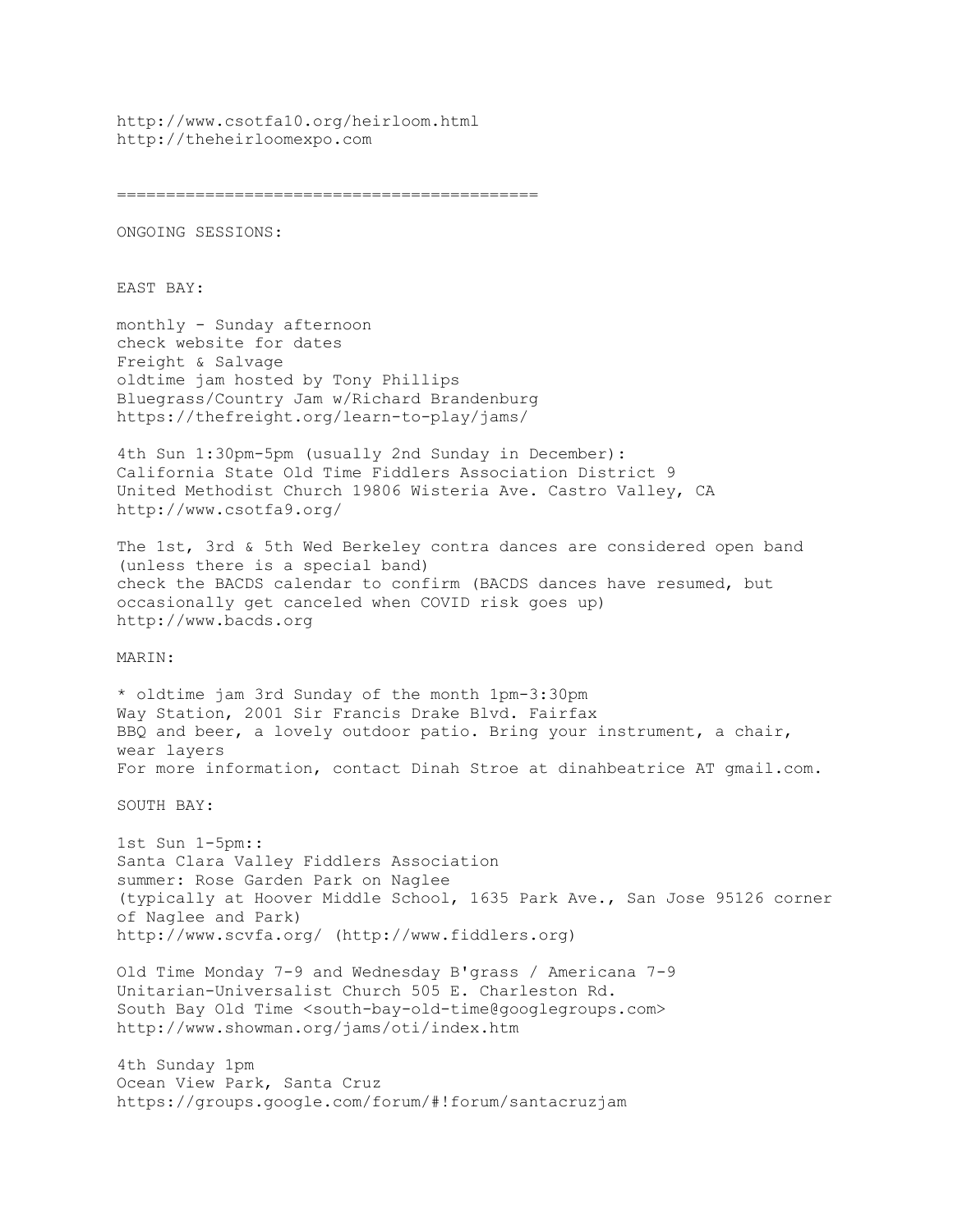ONGOING PERFORMANCES: =====================

Bernal Star on Cortland in downtown Bernal Heights has music on most Saturdays or Sundays 3-5 PM Check https://www.karenceliaheil.com/schedule Located in the back patio behind the main restaurant, 410 Cortland Ave SF. Full cafe menu, outdoor dining, overhead heaters. either: \*Old-time with the Knuckle Knockers (Bill Foss, Martha Hawthorne and Karen Celia) or \* Old-Time with Karen Celia and Special Guest(s) or \*Duo Pizzicato (Bill Foss & Martha Hawthorne) play Italian music Skillet Licorice with special guests play Happy Hour at the Page 298 Divisadero SF every Tuesday 5pm https://www.skilletlicorice.com/shows

===================================================

ARCHIVE: everything from here on is for reference purposes - these are events that were happening pre-COVID. As in-person events resume, their entries will be moved to above.

EAST BAY:

3rd Sunday Old Time Shred Sesh hosted by Evie Ladin & friends Starry Plough, Berkeley http://www. thestarryplough. com/

1st & 3rd Thurs 7:30pm-10pm (no longer meeting on 5th Thursday) old time session at Niebyl Procter Marxist Library 6501 Telegraph near Alcatraz Oakland

First Saturday 2pm-4pm Old time & bluegrass Lamorinda Music Store, 81 Lafayette Circle, Lafayette. coordinated by John Gruenstein, with slow jam for the 1st 1/2 - 1 hr (depending on interest) with regular jam for the remaining time. john AT lamorindamusic.com or call the store: (925) 385- 0963.

1st Wed 8pm: In Harmony's Way - monthly singing session. free. currently online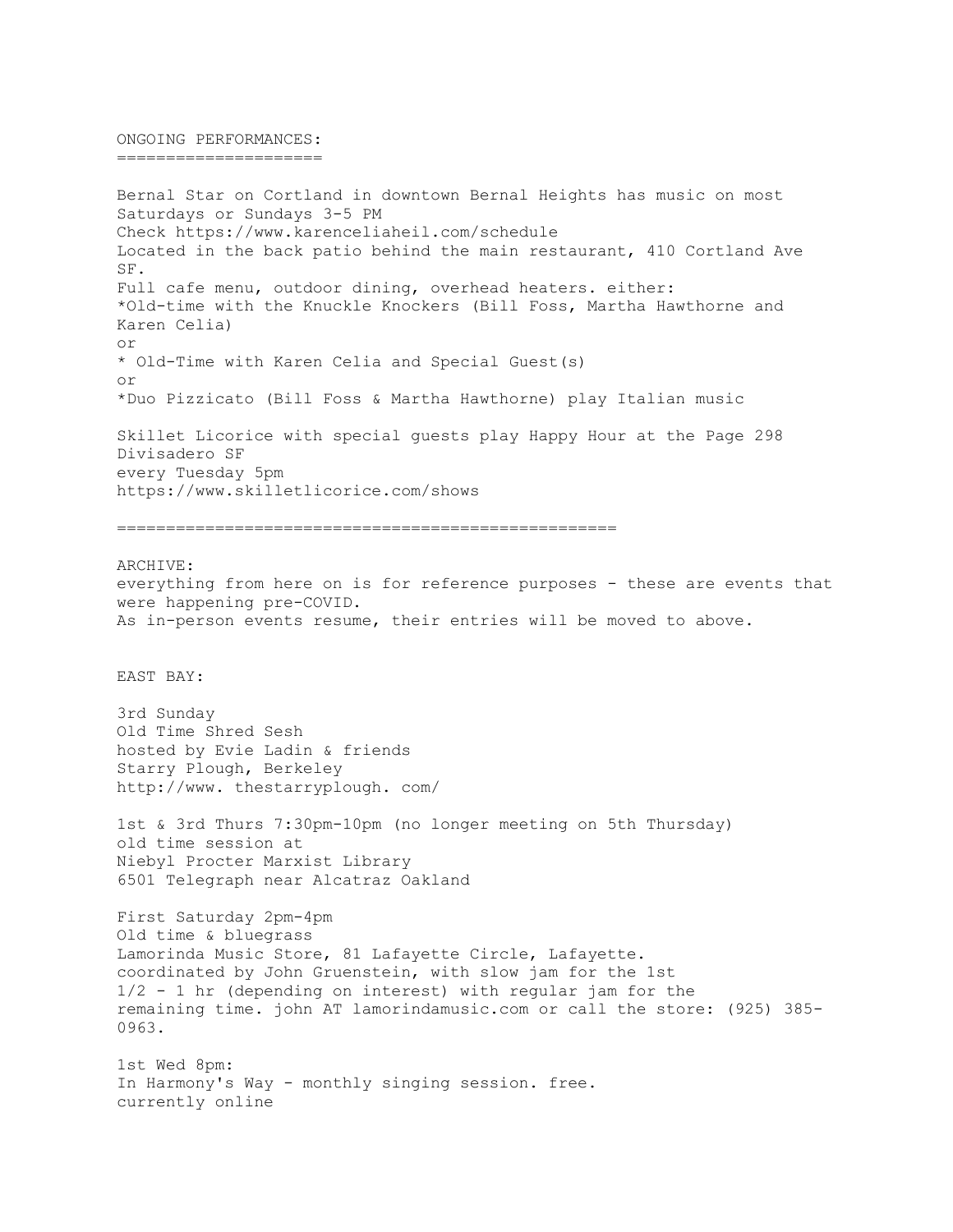BFUU, 1606 Bonita Ave. (cross street Cedar), Berkeley, CA https://www.facebook.com/groups/InHarmonysWay/ Quebecois (French Canadian) Jam monthly, weekend afternoon (usually, not always, near the end of the month) https://groups.io/g/QueTradSF Cajun/Creole jam monthly, 3rd Sunday (verify) 1:30pm Ashkenaz SAN FRANCISCO: 1st, 3rd & 5th Tues 7pm-10pm: Coffee Shop at the Safeway Community Market (formerly Andronico's) Funston between Lincoln & Irving For more information, contact Dinah Stroe at dinahbeatrice AT gmail.com. NORTH BAY: 4th Sundays 3pm-5pm Redwood Cafe 8240 Old Redwood Highway, Cotati, Ca 94931 For info, contact Chris Carney at knccarney AT yahoo.com or Janette Duncan jdfiddler AT yahoo.com. 4th Thurs 6:30pm-8:30pm Barlow Market in the Barlow Center in Sebastopol Info: Lisa Waltenspiel - peachfigpear AT gmail.com FOOTHILLS: First Sunday of the month. Lobby of the National Hotel, Nevada City http://groups.yahoo.com/group/mountain-fiddlers (is this now a Google group?) ONGOING DANCES ============== First & Third Friday 8-10pm North Oakland Square Dance Niebyl Procter Marxist Library 6501 Telegraph near Alcatraz Oakland http://squirrellystringband.com/first-friday-north-oakland-square-dance/ https://www.facebook.com/NorthOaklandSquareDance http://facebook.com/groups/secretsquaredance Fourth Friday 7:30-9:30pm 4th Friday Feral Square Dance Alley Cat Books 3036 24th St (center of the burrito universe) SF CA https://www.facebook.com/FeralFourthFridayDance/ occasional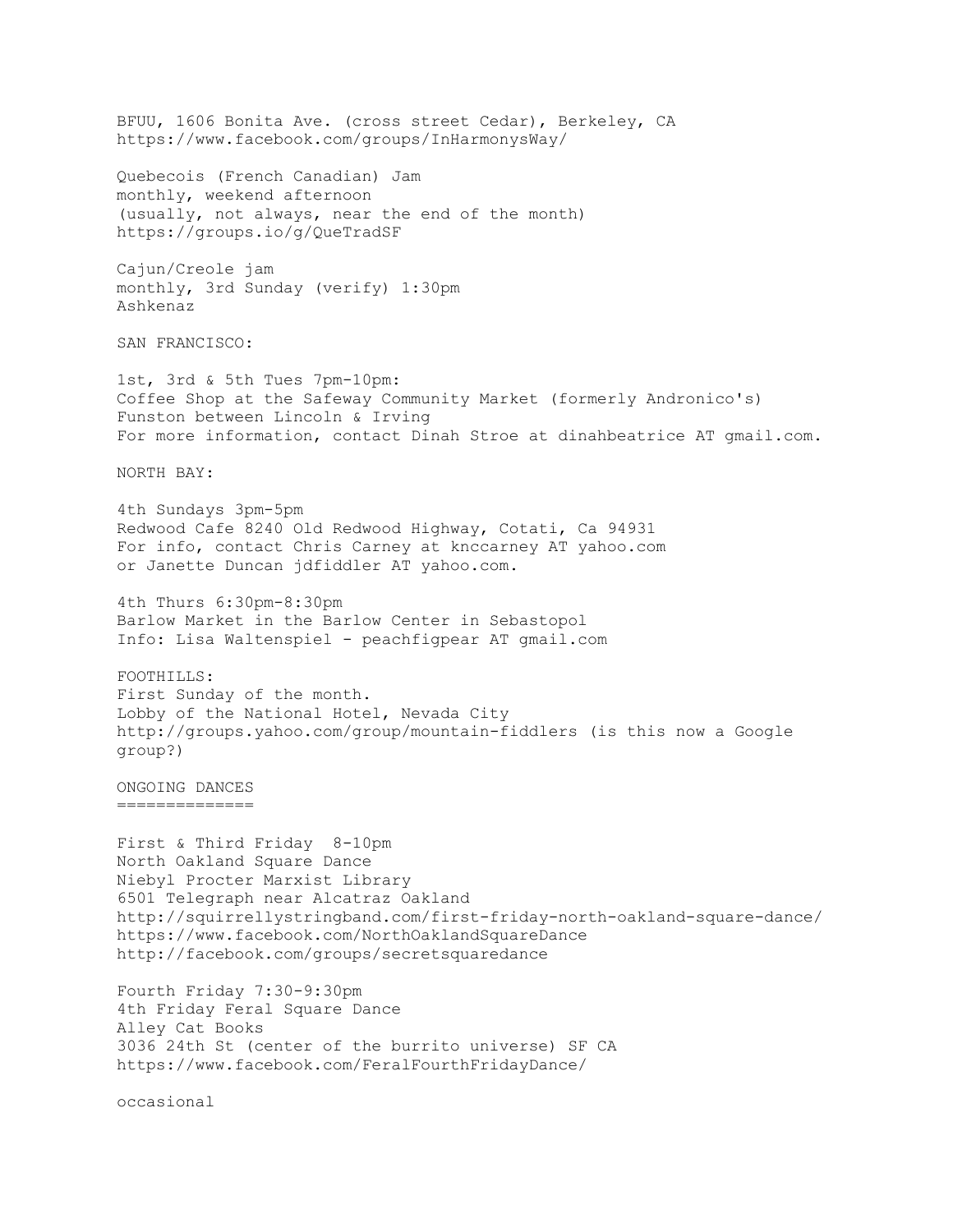Santa Cruz square dance Santa Cruz Old Time Music Collective https://www.facebook.com/scoldtimemusiccollective/ ================ ONGOING CLASSES: ================ FREIGHT CLASSES: Freight classes are typically held in 6 week sessions - see the current schedule at: https://www.thefreight.org/learn-to-play/classes/ https://www.thefreight.org/learn-to-play/workshops/ Some of the regular instructors: Erik Hoffman - fiddle Evie Ladin, Erik Pearson and/or Jordan Ruyle - clawhammer banjo Eric Thompson - mandolin and guitar String Band Class: \* Weekly string band classes are held in 6 week sessions on Sunday afternoon at Lamorinda Music in Lafayette. The current instructors are Harry Liedstrand (fiddle), David Brown (banjo), and Cindy Liedstrand (guitar). Instructors of previous series have included Allegra Yellin (guitar), Jordan Ruyle or Heath Curdts (banjo), and Amy Hofer, Suzy Thompson, Karen Celia Heil or Harry Liedstrand (fiddle). Contact Harry at harry.liedstrand AT gmail.com for more information and to be notified when the next session is scheduled. \* Suzy Thompson occasionally teaches a String Band Blues class email suzy AT ericandsuzy.com for details. OTHER CLASSES Allegra Yellin teaches a Carter Family Songs class and 4 levels of folk/rock guitar classes - email yallegra AT hotmail.com. =========================== Local Bands: ============

Squirrelly Stringband: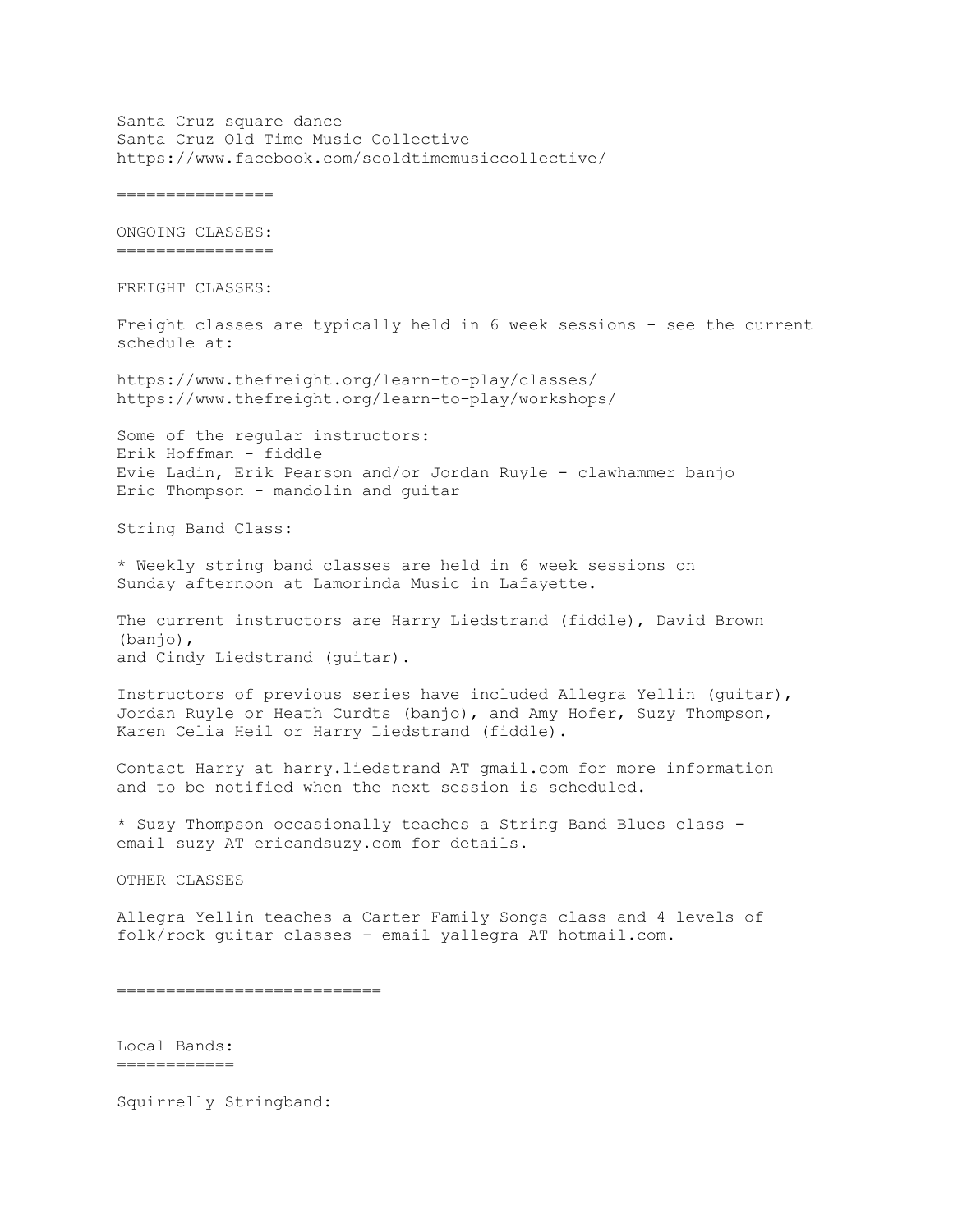http://squirrellystringband.com/ Crooked Jades: http://www.crookedjades.com Evie Ladin and Evie Ladin Band http://www.evieladin.com/ Skillet Licorice (Matt Knoth & Elise Engleberg) http://www.skilletlicorice.com/ Eric & Suzy Thompson, Thompsons' String Ticklers, Bluegrass Intentions, Thompsonia, Blue Diamond Strings, etc. http://www.ericandsuzy.com Bearcat Stringband & Duo http://www.bearcatstringband.com/ Robin Fischer http://www.robinrfischer.com/ Rowan McCallister http://www.rowanmccallistermusic.com Paper Wings https://www.paperwingsmusic.com/ Karen Celia Heil https://www.karenceliaheil.com Undone in Sorrow http://undoneinsorrow.com/ Jody Stecher & Kate Brislin http://www.jodyandkate.com/ Ray Bierl http://raybierl.com/ Worried Man String Band https://www.facebook.com/pg/worriedmanstringband Lonesome Holler String Band (formerly Acme String Ensemble) http://www.carneyscorner.com/lhsb.html Roadoilers: http://www.roadoilers.com Darling Clementine http://www.darlingclementinemusic.com/ New Vintage Revelers (Harry Liedstrand, Paul Kotapish, Dan Warrick) https://www.facebook.com/NewVintageRevelers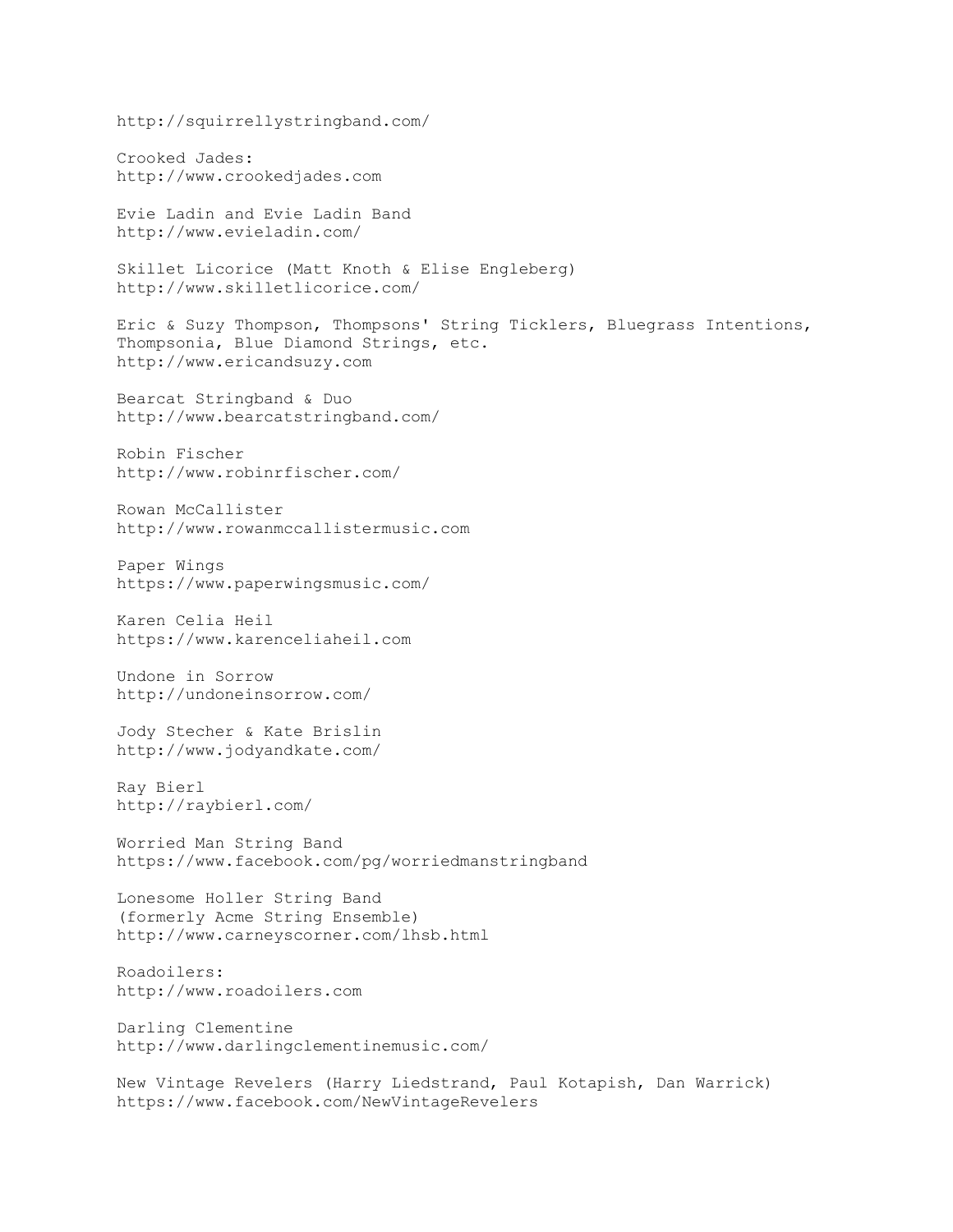Harry Liedstrand, Liedstrand Family, Dos Valley Trio http://www.harryliedstrand.com or http://www.mtwow.com

Mt. Diablo String Band http://www.myspace.com/mtdiablostringband

The Easy Winners https://www.easywinners.band/ www.facebook.com/TheEasyWinners.mandolinandguitar/

Hook N Line Stringband (Thomas Angell, Chris Miller, Drew Congdon) https://www.facebook.com/hooknlinestringband

Sons of Liberty (Santa Cruz) http://sonsoflibertyoldtime.weebly.com/ https://www.facebook.com/Sonsoflibertyoldtime

The Baybillies

Craig Ventresco & Meredith Axelrod http://www.craigventresco.com http://meredithaxelrod.com

Rivertown Skifflers (jug band - Marin & Sonoma Counties) http://www.rivertownskifflers.com/

Earl White String Band (formerly of Santa Cruz) http://fiddlersjam.westcliffinc.com http://fiddlersjam.com/ https://www.facebook.com/earlwhitestringband

Seabright Serenaders, Rhythm Rangellers, Paul & Emily http://www.rhythmrangellers.com

Santa Cruz Percolators http://www.santacruzpercolators.com/

Jubilee American Dance Theatre http://sites.google.com/site/jubileedance/

Sacramento:

Piney Creek Weasels

Foothills:

Buffalo Gals (Nevada City/Grass Valley) https://www.facebook.com/Buffalo-Gals-West-190000911060192/ http://www.buffalogalswest.com

Ragged but Right (Grass Valley) http://www.raggedbutright.us/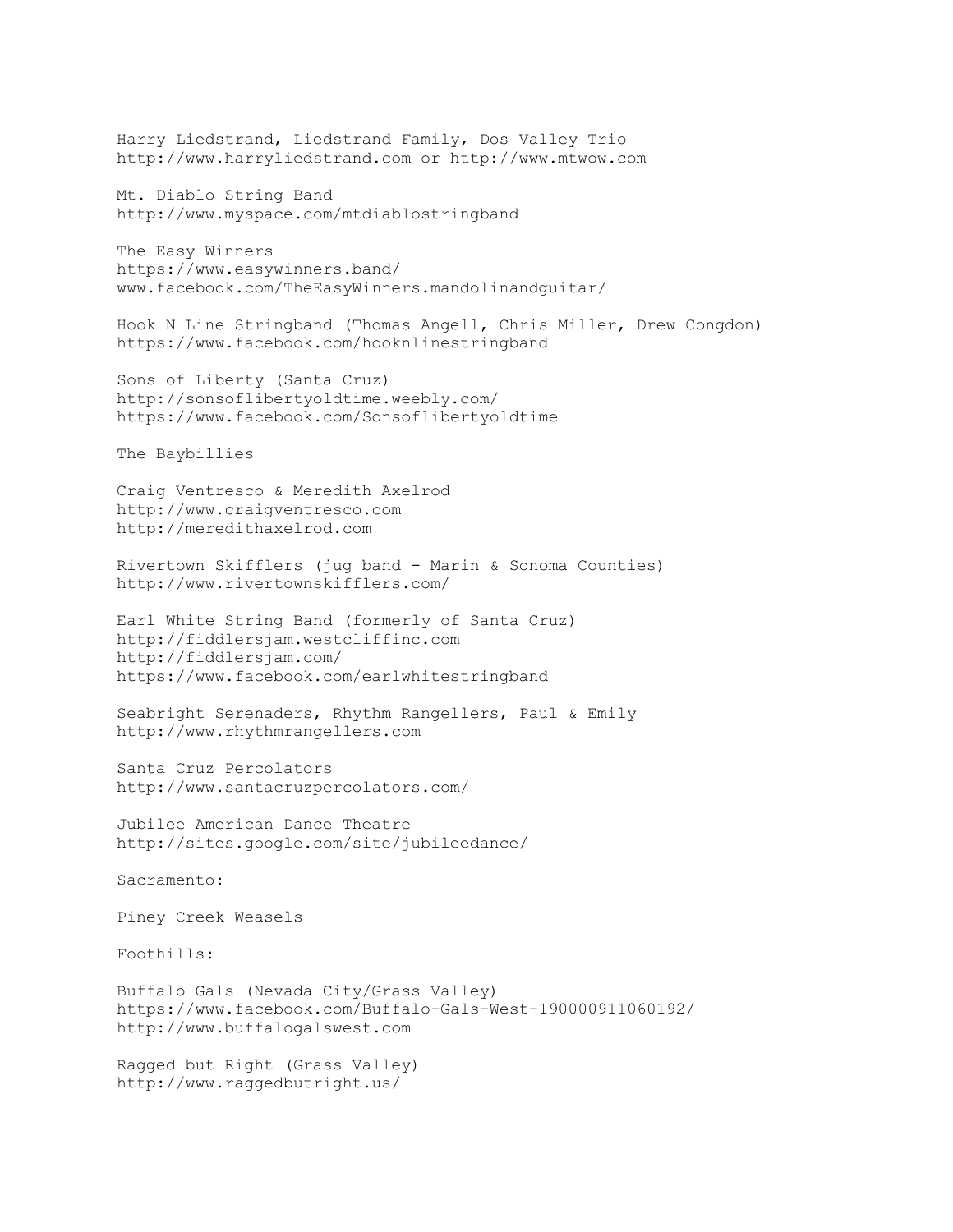Old Soles (Geff & Masha Crawford) http://www.OldSolesMusic.com Orange Possum Special (Geff & Masha Crawford & John Hoffman) http://www.OrangePossumSpecial.com Central California and Valley: Little Black Train (Central coast?) http://littleblacktrain.com/ Red Rag Andy Band (Fresno): Andy Brown, Terry Barrett, Mark Olson, Penny Critchlow, and Barbara LaRae Southern California: Echo Mountain (Los Angeles) https://www.facebook.com/echomtn/ Triple Chicken Foot (Los Angeles) http://www.triplechickenfoot.com/ https://www.facebook.com/Triple-Chicken-Foot-182408557113/ Have More Fun Stringband (LA) https://www.facebook.com/havemorefunstringband/ Modal Tease (Los Angeles) http://www.ModalTease.com Brainstormers (Tom Sauber, Patrick Sauber, Mark Graham) (LA, Seattle) http://brainstormermusic.com/ Sausage Grinder (LA) http://sausagegrindermusic.com/ Honeysuckle Possums (LA) http://www.honeysucklepossums.com/ Defunct/Inactive bands: Uncle Dave (Kathrine Gardner, Dave Courchaine, David Brown) http://uncledavemusic.wordpress.com/ Get Happy String Band (Meredith Axelrod and Darcy Noonan) http://www.thegethappystringband.com Black Crown Stringband http://blackcrownstringband.com Ragtime Skedaddlers http://www.myspace.com/ragtimeskedaddlers Stairwell Sisters: http://www.stairwellsisters.com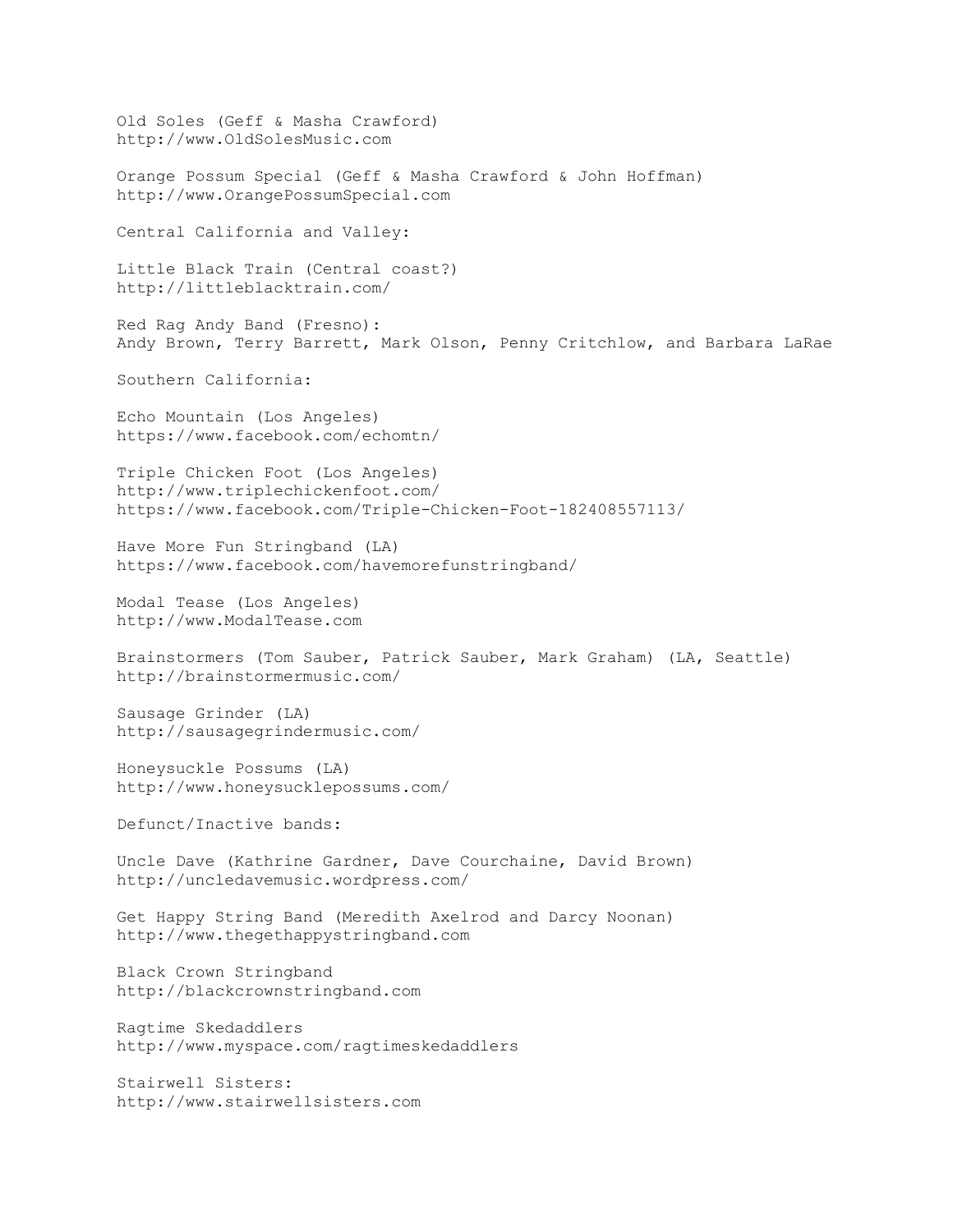Drifter Sisters http://www.driftersisters.com

Knuckle Knockers http://www.knuckleknockers.com

Organizations/List: ===================

OldtimeSF groups.io group https://groups.io/g/oldtimeSF/

Santa Cruz Old Time Music Collective https://www.facebook.com/scoldtimemusiccollective

Berkeley Oldtime Music Convention (BOTMC): Sept & Spring http://www.berkeleyoldtimemusic.org/

Northern California Bluegrass Society: http://www.scbs.org/

California Bluegrass Association (CBA) https://californiabluegrass.org/

California Bluegrass Association Music Camp (June) http://www.cbamusiccamp.org/index.html

Walker Creek Music Camp (April & fall) http://www.walkercreekmusiccamp.org https://www.facebook.com/WalkerCreekMusicCamp

North Oakland Square Dance https://www.facebook.com/NorthOaklandSquareDance http://squirrellystringband.com/first-friday-north-oakland-square-dance/

Bay Area Semi-Secret Squaredance Society https://www.facebook.com/groups/Secretsquaredance email semisecretsquaredance AT gmail.com

Hipster Hoedown - bluegrass in San Francisco includes a consolidated calendar http://www.hipsterhoedown.com

The Pick - resource for bluegrass and acoustic-based music in San Francisco including pick-up band sessions http://thepicksf.com/

Hicks with Sticks (twang country) http://www.hickswithsticks.com

Bay Area Country Dance Society (BACDS): http://www.bacds.org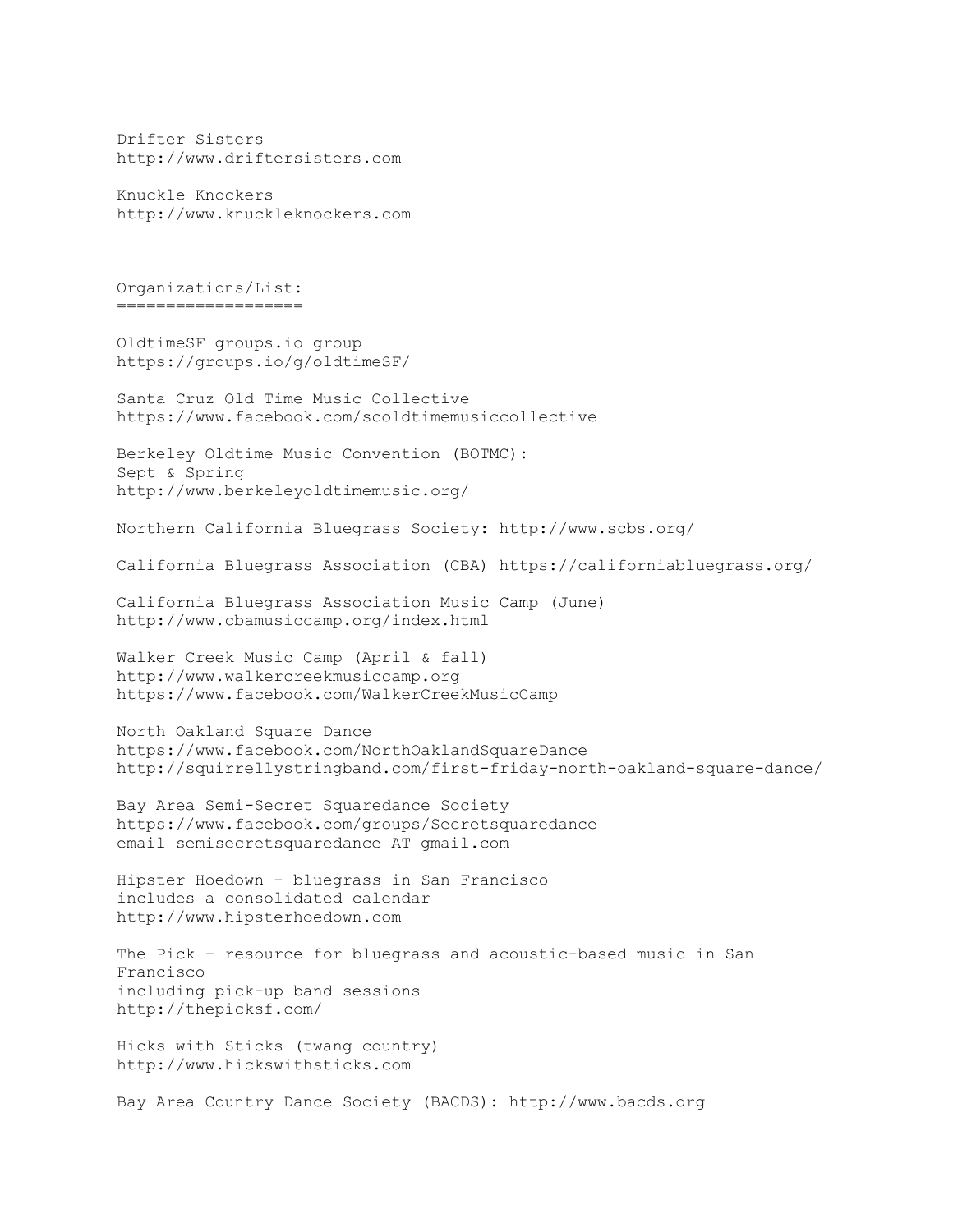North Bay Country Dance Society: http://www.nbcds.org San Francisco Bay Queer Contra Dance and Circle Left http://www.lcfd.org/sf/ Consolidated California Contra Dance Schedule http://www.contradancelinks.com/schedule\_CA.html Convenient Contra Calendar (consolidated calendar for Greater SF Bay Area) http://contra.sf.ca.us/ Sacramento area contra dances http://www.sactocds.org/ Traditional Dancers of Santa Cruz http://santacruzdance.org/ Monterey Country Dance Community http://montereycdc.webs.com/ San Francisco Free Folk Festival: http://www.sffolkfest.org/ El Cerrito Free Folk Festival https://www.elcerritofreefolkfestival.org/ Shelby Ash Presents http://www.shelbyashpresents.net/ Ladies Banjo Society of California Storytelling Association of California http://www.storysaac.org/ California State Old Time Fiddlers Association http://www.csotfa.org/state/index.html California State Old Time Fiddlers Association District 9 (Castro Valley) http://www.csotfa9.org/ California State Old Time Fiddlers Association District 10 (Sonoma, Lake & Mendocino Counties) http://www.csotfa10.org Sonoma County Folk Society http://www.socofoso.com/ Cloverdale Old Time Fiddle Contest Festival http://cloverdalefiddles.com/ Fiddling Cricket (concert series in the south bay) http://www.fiddlingcricket.com Wisteria Ways (house concert series in North Oakland)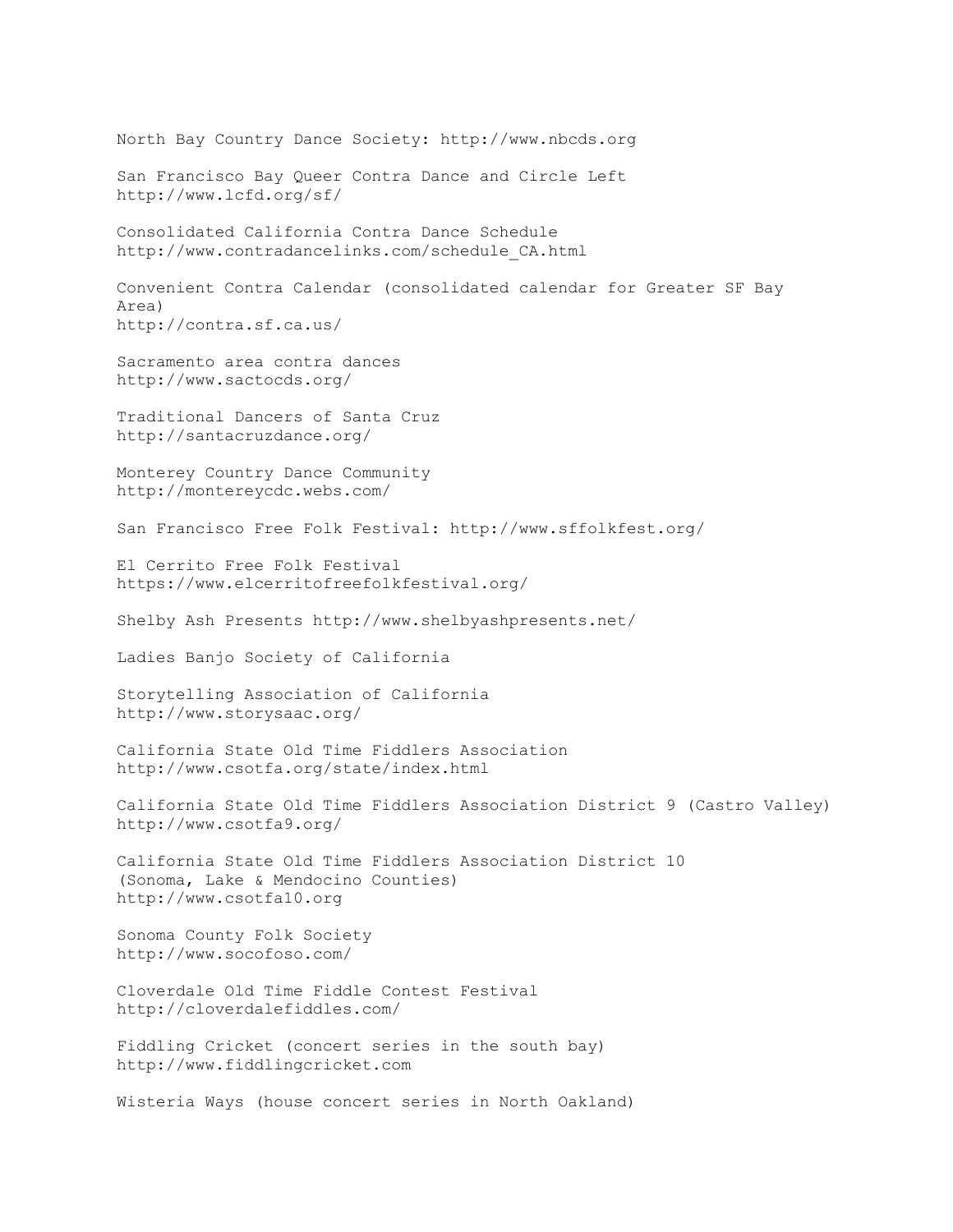http://wisteriaways.org/ Community Concerts/Creative Musical Alternatives (concert series in Concord, Vallejo, Martinez, Antioch, etc) http://www.communityconcerts.com Brookdale Bluegrass Festival (Santa Cruz mountains) http://brookdalebluegrass.com Venues: ======= CENTRAL EAST BAY (Berkeley, Oakland, etc): These venues are open (post-COVID): Freight & Salvage 2020 Addison St. Berkeley http://www.freightandsalvage.org The Back Room 1984 Bonita Ave Berkeley http://backroommusic.com Fifth Street Farms, Berkeley http://www.fifthstfarms.com/ Starry Plough 3101 Shattuck Ave. Berkeley (510)841-2082 http://www. starryploughpub. com/ Sláinte Irish pub 131 Broadway, Oakland https://slainteoakland.com/ Ashkenaz 1317 San Pablo Ave Berkeley (at Gilman) http://www.ashkenaz.com Status of these venues to be determined: Poplar Playhouse (Berkeley House Concerts) https://www.facebook.com/PoplarPlayhouse/ Strings, Emeryville: http://www.strings.org/ Jupiter Pub 2181 Shattuck Ave Berkeley just south of Center St. and the BART station http://www.jupiterbeer.com Niebyl Proctor Library 6501 Telegraph near Alcatraz Oakland http://www.marxistlibr.org/ Caffe Chiave 2500 San Pablo Ave, Berkeley CA (formerly Cafe Trieste) 4065 Piedmont Ave, Oakland, CA 94611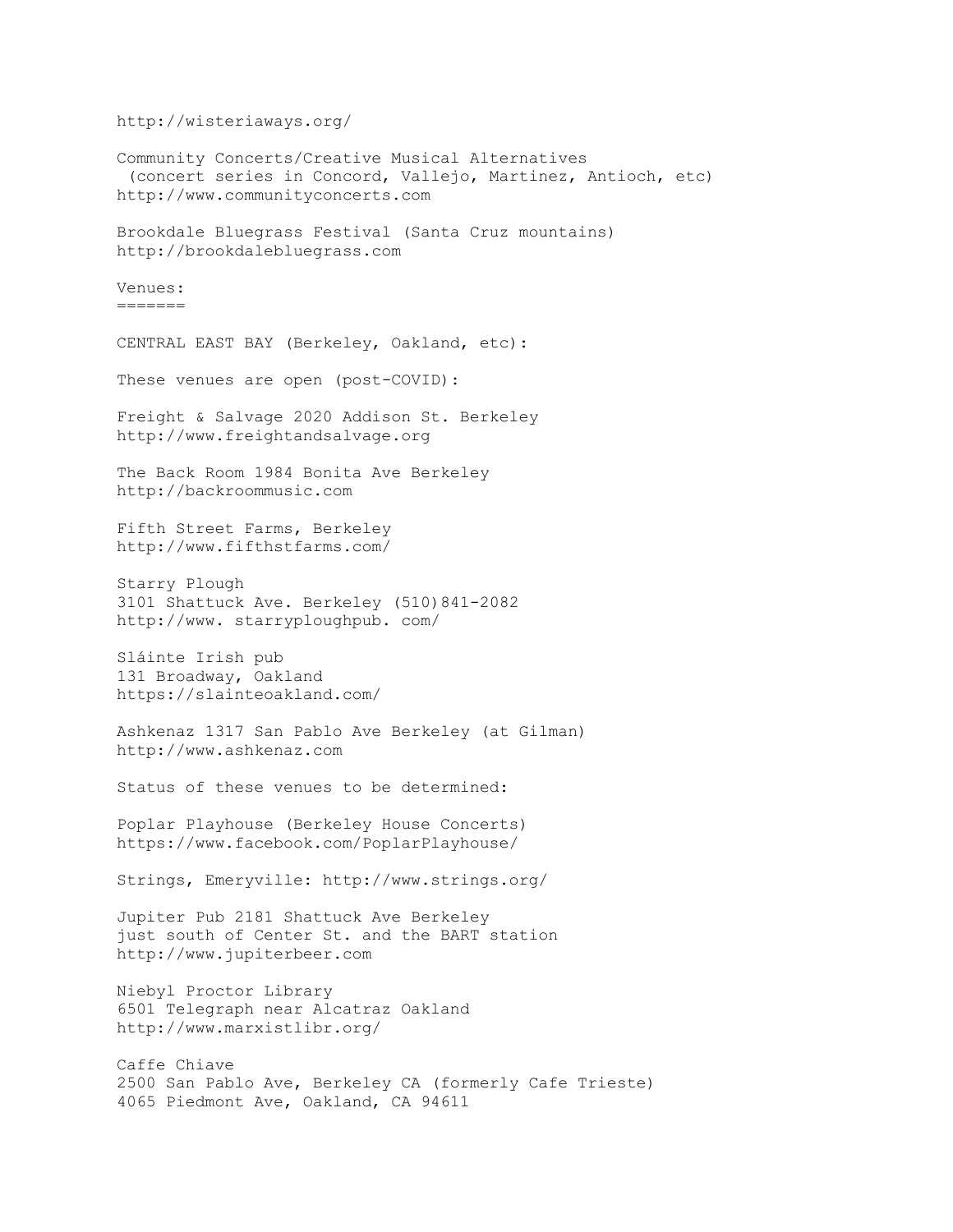https://caffechiave.com Pacific Coast Brewing Company 906 Washington St, Oakland, CA 94607 http://www.pacificcoastbrewing.com Cato's Ale House 3891 Piedmont Avenue, Oakland, CA 94611 (510) 655-3349 http://www.catosalehouse.com Goorin Brothers Hats 2926 College Ave, Berkeley, CA Le Bateau Ivre Cafe/Restaurant 2629 Telegraph Avenue Berkeley California 510-849-1100 http://www.lebateauivre.net/ Temescal Cafe 4920 Telegraph Avenue, Oakland, near 51th. 510-595-4102. Aunt Mary's Cafe 4307 Telegraph Ave, Oakland http://www.auntmaryscafe.com/ Spice Monkey 1628 Webster Street Oakland, CA 94612 510-268-0170 http://www.spicemonkeycafe.com/ Prism Cafe 1918 Park Blvd. Oakland,CA 94606 (510) 251-1453 http://www.prismcafe.com Humanist Hall, 309 27th St. Oakland (btwn Telegraph & Broadway) http://www.humanisthall.net/ Julie's Coffee and Tea Garden 1223 Park Street Alameda, California 94501 http://juliestea.com/ Point Richmond Acoustic First Methodist Church of Point Richmond 201 Martina Avenue. Point Richmond http://www.pointacoustic.org Catahoula Cafe 12472 San Pablo Avenue, Richmond, California 94805 http://www.catahoulacoffee.com SAN FRANCISCO: These venues are open (post-COVID) The Plough & Stars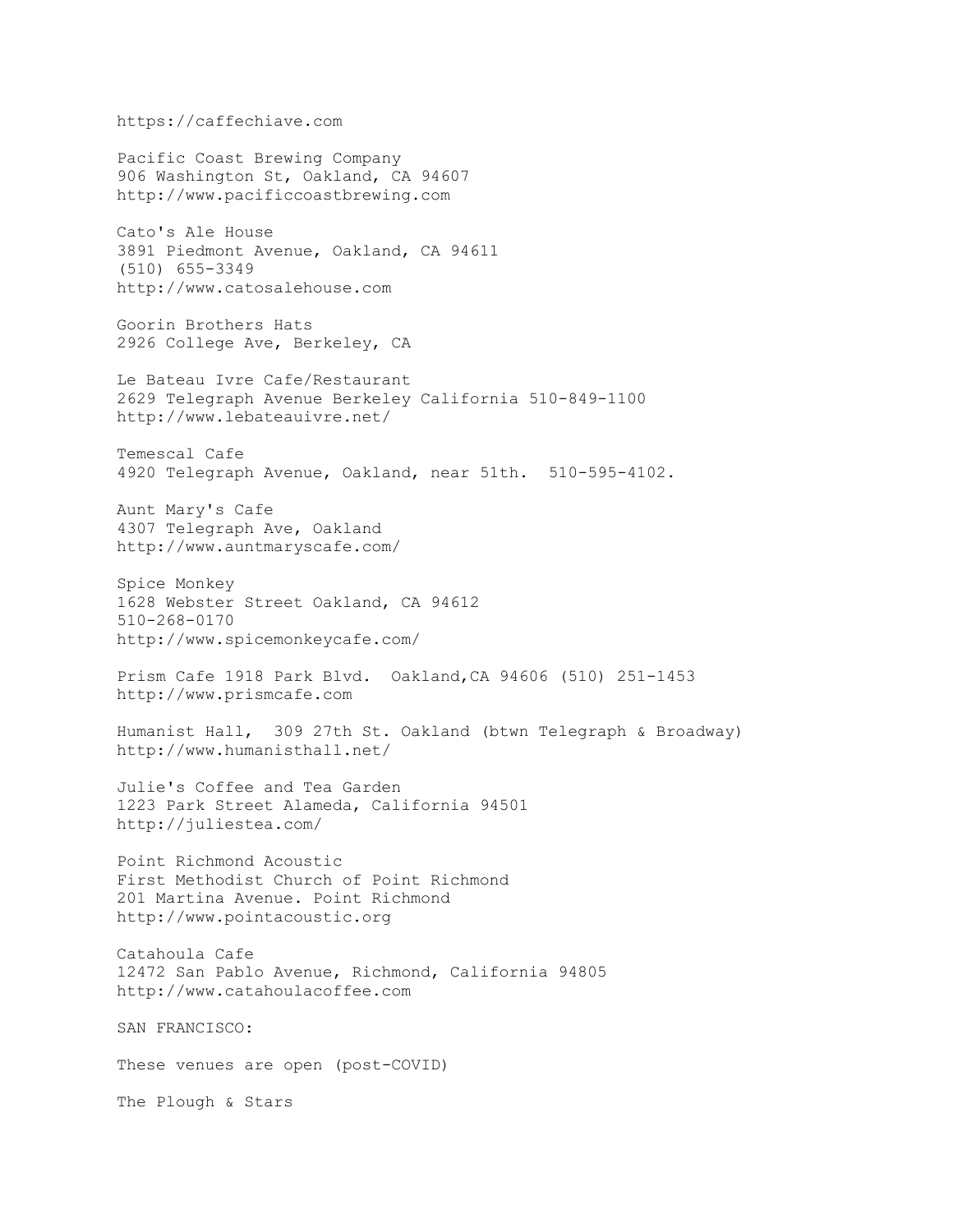116 Clement Street San Francisco (2nd Ave) (415)751-1122 http://www.theploughandstars.com/ Bernal Star (formerly the Liberty Cafe) 410 Cortland Ave. SF, CA 94110 | 415.695.8777 http://bernalstar.com/ United Irish Cultural Center 2700 45th Ave, San Francisco http://www.irishcentersf.org/ http://sf.ccewest.org Amado's 998 Valencia St, SF http://www.amadossf.com/ Status of these venues to be determined: Lost Church 65 Capp St SF (near 16th St BART) https://www.facebook.com/TheLostChurch/ http://www.thelostchurch.com/ Driftwood 1225 Folsom St, San Francisco, California 94103 http://www.driftwoodbarsf.com/showCal.php Velo Rouge Cafe 798 Arguello Boulevard San Francisco, CA 94118-4066 (415) 752-7216 http://www.velorougecafe.com Make-Out Room 3225 22nd St. SF (between Mission and Valencia) 415-647-2888 http://www.makeoutroom.com/ Atlas Cafe 3049 20th St. San Francisco (20th St. @ Alabama) phone: 415.648.1047 http://www.atlascafe.net Red Hill Books Bennington & Cortland Bernal Heights San Francisco 415-648-5331 http://www.dogearedbooks.com/redhill/index.php Bird & Beckett Books (Glen Park) 653 Chenery St., San Francisco http://www.bird-beckett.com/ Mission Pie 2901 Mission St. at 25th Street San Francisco, CA 94110 1.415.282.4PIE, 1.415.282.1500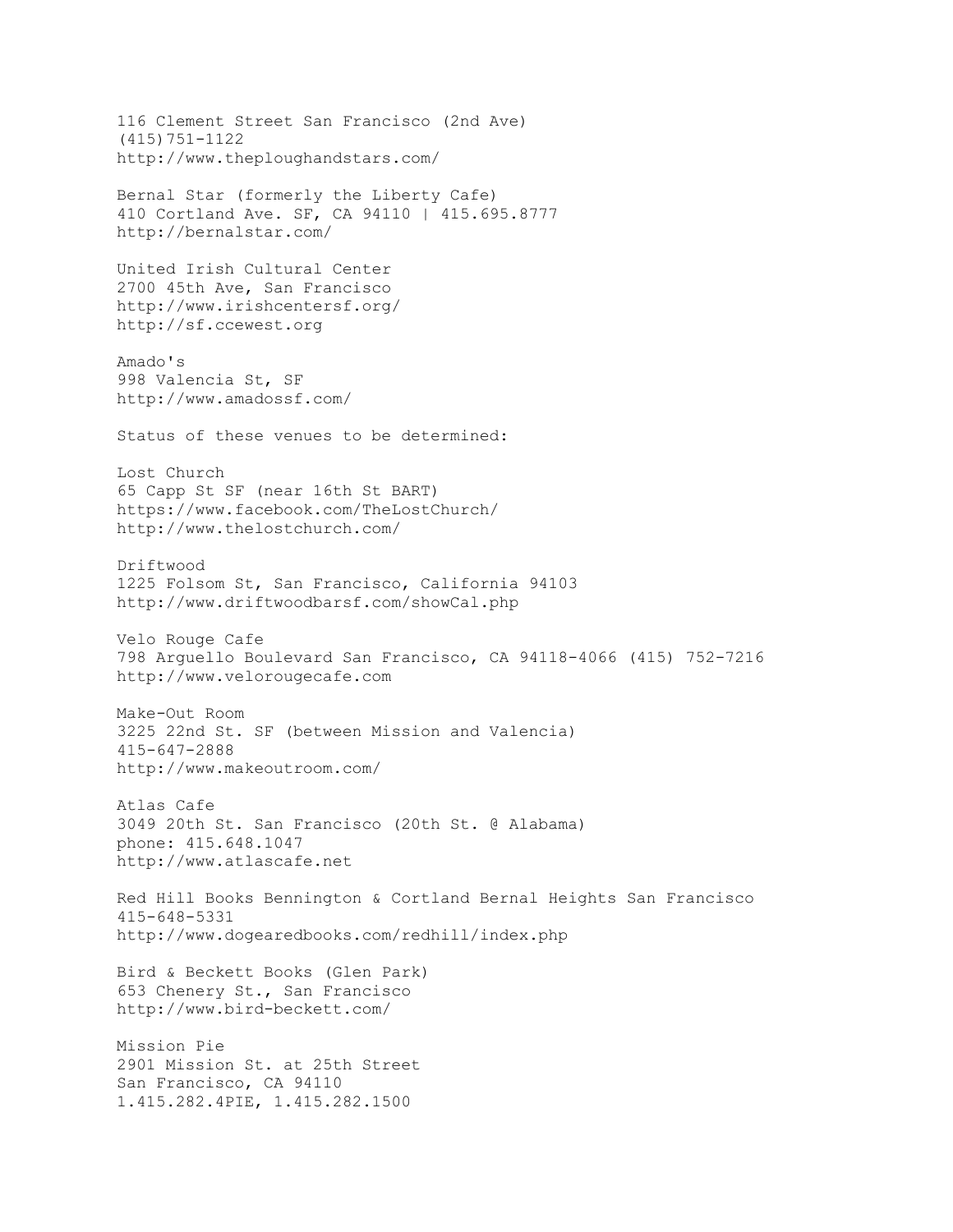http://missionpie.com/ SoCha Cafe 3235 Mission Street at Valencia San Francisco, CA 94110 415-643-6848 http://www.myspace.com/sochacafe International Cafe 508 Haight St San Francisco (Haight & Fillmore): The Lucky Horseshoe 453 Cortland St (between Wool St & Andover St) San Francisco, CA 94110 Bluegrass on Sundays Charlie's Cafe 3202 Folsom St, SF https://www.facebook.com/CharliesCafeSF/ Bazaar Cafe 5927 California Street San Francisco, CA (415) 831-5620 http://www.bazaarcafe.com Bottom of the Hill. 1233 17th Street San Francisco (17th @ Missouri) http://bottomofthehill.com The Argus 3187 Mission San Francisco 415.824.1447 (at Valencia) http://www.arguslounge.com/ Women's Building 3543 18th Street San Francisco http://www.womensbuilding.org SF Live Arts at Cyprian's (formerly Noe Valley Music Series) 2097 Turk Street, San Francisco, CA 94115 http://sflivearts.org/ Hotel Utah 500 Fourth Street San Francisco, CA 94107 (415) 546-6300 http://thehotelutahsaloon.com Cafe Du Nord 2170 Market St. San Francisco, CA 94114 (415) 861-5016 http://www.cafedunord.com/ Hemlock Tavern 1131 Polk SF http://www.hemlocktavern.com The Riptide 3639 Taraval St. @ 47th, San Francisco http://www.riptidesf.com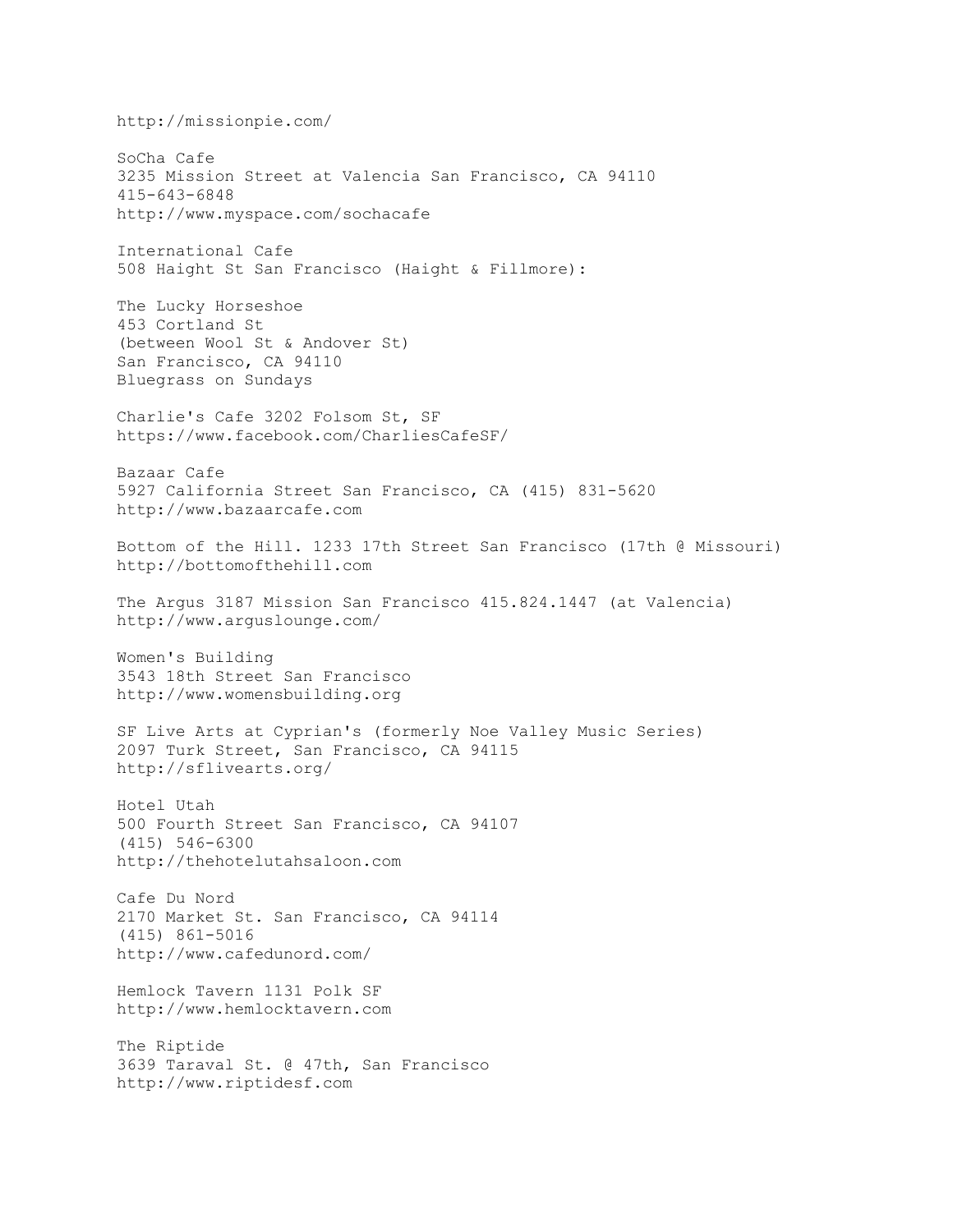Croatian American Cultural Center 60 Onondaga Ave San Francisco, CA 94112 http://www.croatianamericanweb.org Rickshaw Stop 155 Fell Street, San Francisco, California 94102 http://www.rickshawstop.com SFJAZZ Center, Miner Auditorium 201 Franklin Street, San Francisco http://www.sfjazz.org/events-calendar OTHER EAST BAY: Mighty Fine Guitars (next to Lamorinda Music) 85 Lafayette Circle Lafayette, California 94549 Phone 925.268.8226 (YAK.ANT.TACO) http://www.mightyfineguitars.com Devil Mountain Coffeehouse Mt. Diablo Unitarian Universalist Church 55 Eckley Lane Walnut Creek, CA https://mduuc.org/news/devil-mountain-coffee-house/ Armando's 707 Marina Vista, Martinez, CA 94553 First Street Cafe 440 First Street Benicia (707) 745-1400 http://www.firststcafe.com Livermore Valley Performing Arts Center (Bankhead Theater) 2400 First Street, Livermore http://livermoreperformingarts.org/ Mission Pizza, 1572 Washington Blvd. Fremont 510-651-6858 http://missionpizza.com SOUTH OF SF: Pacifica Performances 1220 Linda Mar Blvd Pacifica, CA 94044 http://pacificaperformances.org/ Cafe Zoë 1929 Menalto Ave Menlo Park, CA 94025 https://www.cafezoehub.com The Woodshed at Keith Holland Guitars 16905 Roberts Road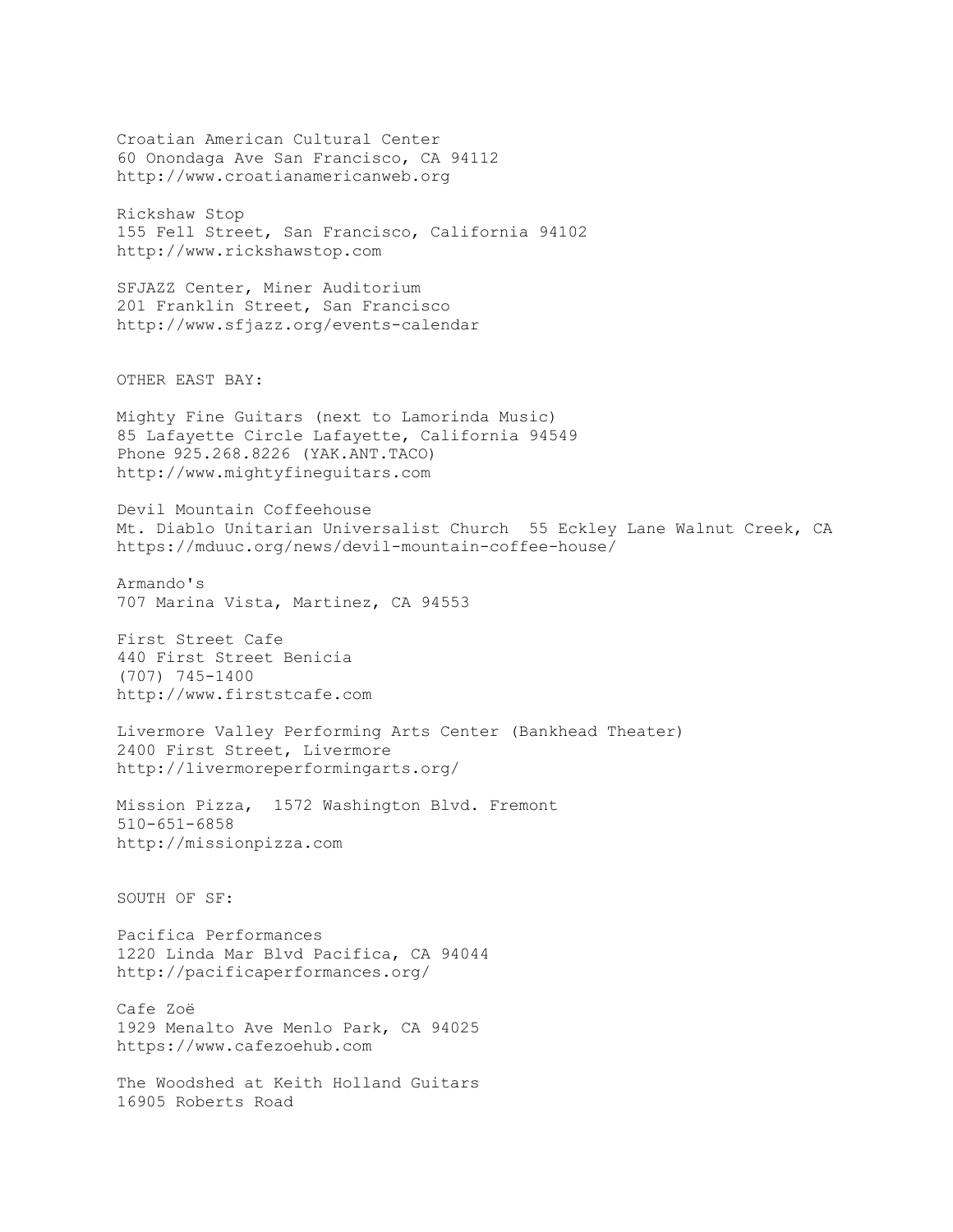Los Gatos, California 95035 408-395-0767 https://www.facebook.com/keithhollandguitars/ http://www.keithhollandguitars.com/events.html SANTA CRUZ These venues are open (post-COVID) Kuumbwa Jazz Center 320 Cedar St., Santa Cruz, CA https://www.kuumbwajazz.org Felton Music Hall (formerly Flynn's Cabaret, Don Quixote's International Music Hall) 6275 Highway 9, Felton, CA 95018 (831) 704-7113 https://feltonmusichall.com/ Michael's on Main 2591 Main St, Soquel, CA http://www.michaelsonmainmusic.com/ MARIN & SONOMA COUNTIES: Sweetwater Music Hall 19 Corte Madera Ave, Mill Valley, California 94941 http://www.sweetwatermusichall.com/ Lark Theater 549 Magnolia Ave, Larkspur 415 924-5111 http://www.larktheater.net Schoenberg Guitars 106 Main St, Tiburon 415-789-0846 http://www.om28.com/ Peri's 29 Broadway, Fairfax 19 Broadway 19 Broadway Fairfax http://www.19broadway.com/ Iron Springs Pub and Brewery 765 Center Boulevard Fairfax, CA 94930 (415) 485-1005 http://ironspringspub.com/ Murphy's Irish Pub, 464 First Street East, Sonoma. (707) 935-0660. http://www.sonomapub.com/ Lagunitas Taproom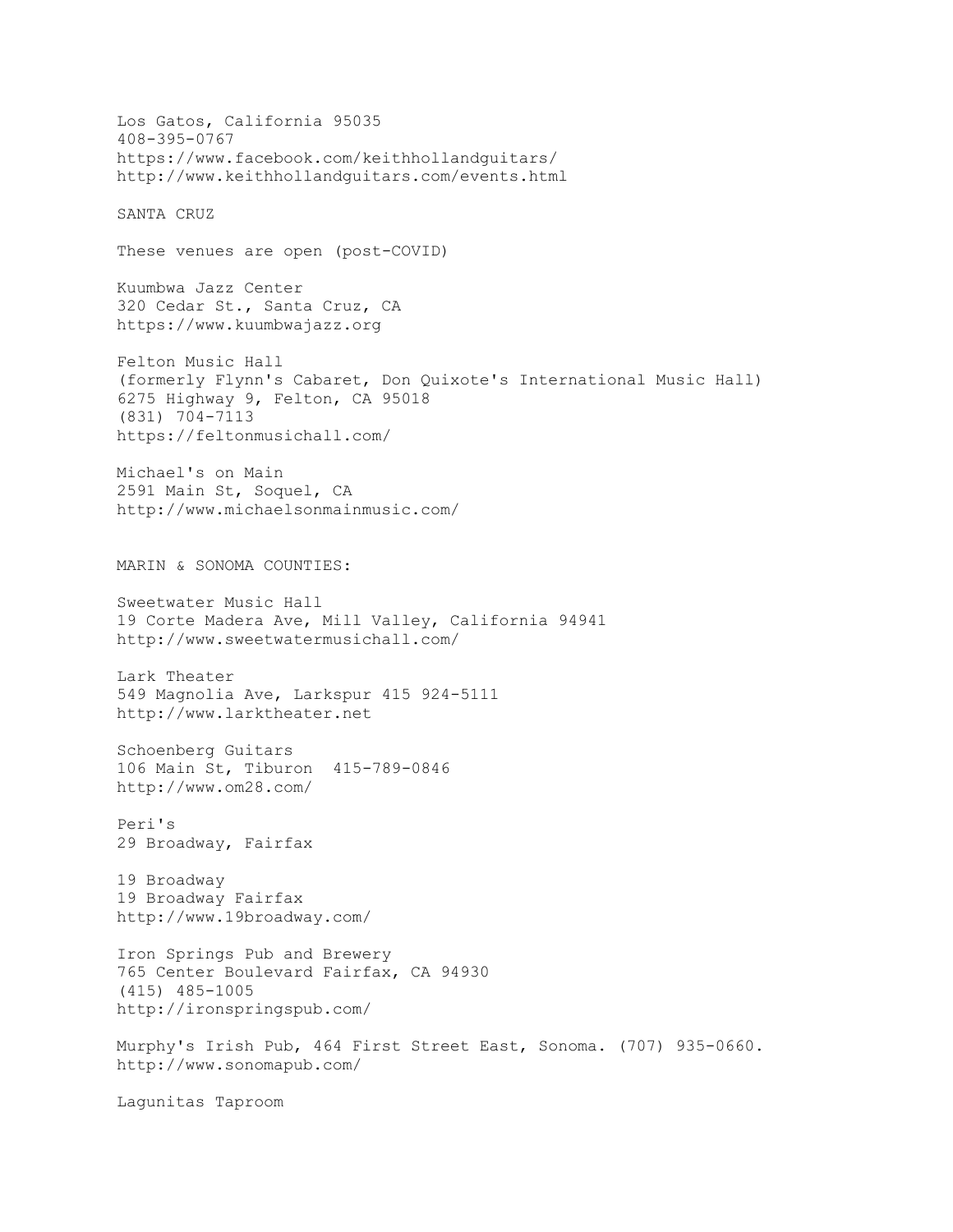1280 North McDowell Boulevard in Petaluma http://www.lagunitas.com/taproom/index.html Sebastopol Community Center 390 Morris, Sebastopol Subud Hall 234 Hutchins Avenue Sebastopol Occidental Center for the Arts 3850 Doris Murphy Court, Occidental, CA (Bohemian Hwy & Graton Rd) 707-874-9392. http://occidentalcenterforthearts.org/ Dance Palace Community Center 503 B Street Pt Reyes Station 415-663-1075 http://www.dancepalace.org Rancho Nicasio On the Town Square, Nicasio CA 94946 415-662-2219 http://ranchonicasio.com/ Farmstead Restaurant 738 Main Street, St. Helena, CA (707) 963-9181 http://www.longmeadowranch.com/Farmstead-Restaurant CENTRAL VALLEY: Open (post-COVID): The Side Door @ Fifth String Music, 2900 Franklin Blvd, Sacramento https://www.thesidedoor.net https://www.facebook.com/Sidedoorproductions/ Not open yet: The Palms, Winters http://palmsplayhouse.com/ RESOURCES: ========== Local music stores: -------------------- Gryphon Stringed Instruments, Palo Alto https://www.gryphonstrings.com/

Lark in the Morning, Berkeley https://larkinthemorning.com/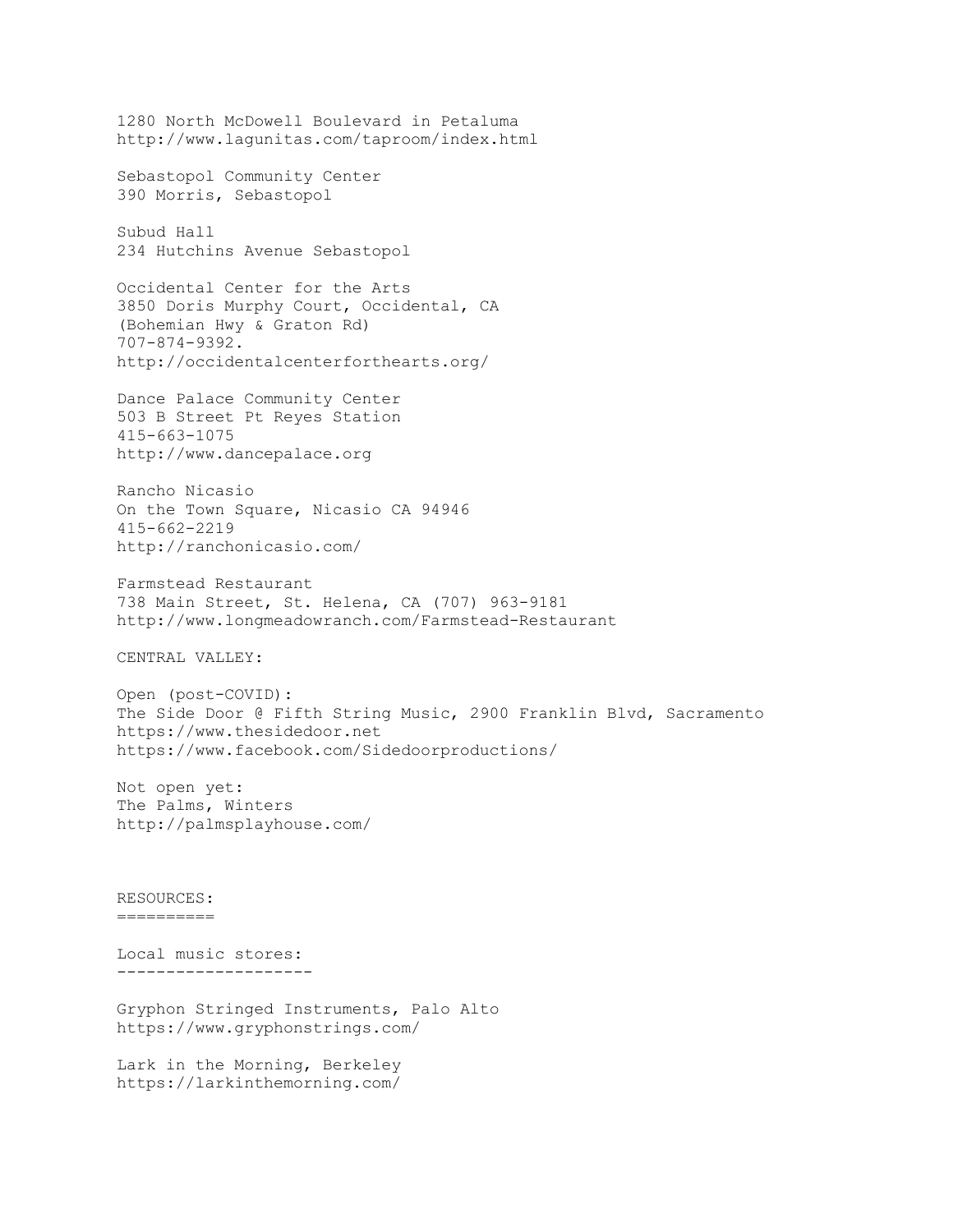Timbre Folk & Baroque Instruments, Berkeley https://timbrefolk.com/ Subway Guitars, Berkeley http://www.fatdawg.com/ Marc Silber, Berkeley (by appt only) http://www.marcsilbermusic.com/ John Mello, Kensington (by appt?) https://www.johnfmello.com/ Lamorinda Music, Lafayette https://www.lamorindamusic.com Mighty Fine Guitars, Lafayette http://mightyfineguitars.com/ Schoenberg Guitars, Tiburon (Marin) https://www.om28.com/ Amazing Grace Music, San Anselmo (Marin) http://www.amazinggracemusicmarin.com/ Tall Toad Music, Petaluma https://www.talltoadmusic.com/ People's Music, Sebastopol https://www.peoplesmusic.com Banana at Large, San Rafael & Santa Rosa https://www.bananas.com Music Works, El Cerrito https://www.ecmusicworks.com/ Guitar Center Emeryville, SF, Concord, Dublin, San Mateo, San Jose, South San Jose https://www.guitarcenter.com/ -------------------- Harmony list (SF Folk Music Club email list): https://groups.io/g/harmony CelticSF groups.io group: https://groups.io/g/celticSF/ Quebecois music: https://groups.io/g/QueTradSF Bluegrass etc: http://groups.io/g/bluegrassSF http://groups.io/g/SFBayMando